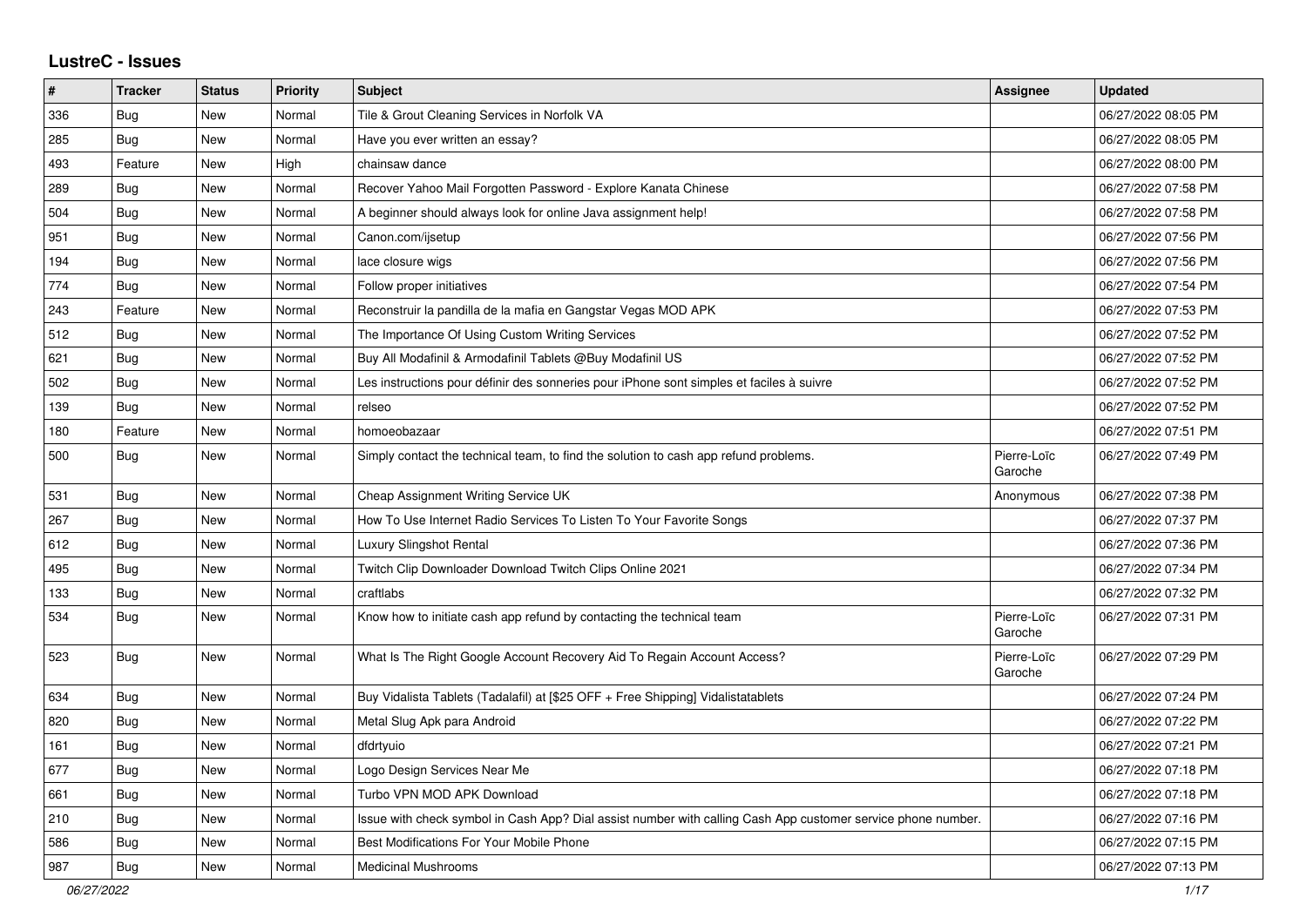| $\vert$ # | <b>Tracker</b> | <b>Status</b> | <b>Priority</b> | <b>Subject</b>                                                     | Assignee               | <b>Updated</b>      |
|-----------|----------------|---------------|-----------------|--------------------------------------------------------------------|------------------------|---------------------|
| 501       | <b>Bug</b>     | New           | Normal          | How Do I Annihilate Cash App Transfer Failed Problems Effectively  | Pierre-Loïc<br>Garoche | 06/27/2022 07:12 PM |
| 779       | Feature        | New           | Normal          | Latest Whatsapp groups for Teens                                   | Pierre-Loïc<br>Garoche | 06/27/2022 07:05 PM |
| 205       | Bug            | New           | Low             | Mens Designer Glasses                                              |                        | 06/27/2022 07:04 PM |
| 246       | Bug            | New           | Normal          | The Beast App                                                      |                        | 06/27/2022 07:03 PM |
| 542       | Bug            | New           | Normal          | Web N Logo Design                                                  |                        | 06/27/2022 07:02 PM |
| 215       | <b>Bug</b>     | New           | Normal          | How For Top Level Cell Phone For You                               |                        | 06/27/2022 06:59 PM |
| 554       | <b>Bug</b>     | New           | Normal          | XvideoStudio Video Editor APK Free Download on TechToDown          |                        | 06/27/2022 06:52 PM |
| 489       | <b>Bug</b>     | New           | Normal          | Get cash app refund instantly if sent to the wrong person          |                        | 06/27/2022 06:48 PM |
| 217       | Bug            | New           | Normal          | How this service matter most?                                      |                        | 06/27/2022 06:48 PM |
| 497       | Bug            | New           | Normal          | Fake Nike Dunk Low Off-White Lot 50                                |                        | 06/27/2022 06:48 PM |
| 492       | Bug            | New           | Normal          | HD Streamz MOD APK v3.5.5 (Keine Werbung)                          |                        | 06/27/2022 06:46 PM |
| 656       | Bug            | New           | Normal          | Kiwi Nutrition Facts And Health Benefits                           |                        | 06/27/2022 06:45 PM |
| 515       | Bug            | <b>New</b>    | Normal          | Fragment Nike Dunk High Tokyo Fake                                 |                        | 06/27/2022 06:40 PM |
| 228       | Bug            | New           | Normal          | Why Does Cash App Transaction Failed? - Here Is the Answer         |                        | 06/27/2022 06:40 PM |
| 352       | <b>Bug</b>     | New           | Normal          | Tile & Grout Cleaning Services in Chesapeake VA                    |                        | 06/27/2022 06:39 PM |
| 509       | Feature        | New           | Normal          | Fashion                                                            | Anonymous              | 06/27/2022 06:39 PM |
| 482       | Bug            | New           | Normal          | <b>Text Window</b>                                                 |                        | 06/27/2022 06:39 PM |
| 496       | Bug            | <b>New</b>    | Normal          | What is Live NetTV?                                                |                        | 06/27/2022 06:37 PM |
| 659       | <b>Bug</b>     | New           | Normal          | Olive Oil Properties And Health Benefits                           |                        | 06/27/2022 06:34 PM |
| 219       | <b>Bug</b>     | New           | Normal          | Free Ringtones for Cell Phones.                                    |                        | 06/27/2022 06:30 PM |
| 202       | Bug            | New           | Normal          | blonde wig                                                         |                        | 06/27/2022 06:27 PM |
| 499       | Feature        | New           | Normal          | Discover The Premium Features Of Spotify Mod Apk                   |                        | 06/27/2022 06:24 PM |
| 281       | Feature        | New           | Normal          | what are the types of Ringtones?                                   | Anonymous              | 06/27/2022 06:23 PM |
| 312       | <b>Bug</b>     | New           | Normal          | Stain Protection Services in Virginia Beach VA                     |                        | 06/27/2022 06:22 PM |
| 157       | <b>Bug</b>     | New           | Normal          | Forget cash app pin                                                |                        | 06/27/2022 06:18 PM |
| 618       | <b>Bug</b>     | New           | Normal          | Buy Steroids Online with OurMedicnes.com   Best Quality Steroids   |                        | 06/27/2022 06:17 PM |
| 762       | Bug            | New           | Normal          | How To Add Money To A Cash App Card If Struggling With Low Amount? |                        | 06/27/2022 06:13 PM |
| 739       | <b>Bug</b>     | New           | Normal          | law dissertation help                                              |                        | 06/27/2022 06:12 PM |
| 141       | Feature        | New           | Normal          | Something about jerry curly                                        |                        | 06/27/2022 06:04 PM |
| 150       | Bug            | New           | Normal          | dfgh                                                               |                        | 06/27/2022 05:59 PM |
| 92        | <b>Bug</b>     | New           | High            | expression should have been normalized in EMF backend              | Pierre-Loïc<br>Garoche | 06/27/2022 05:56 PM |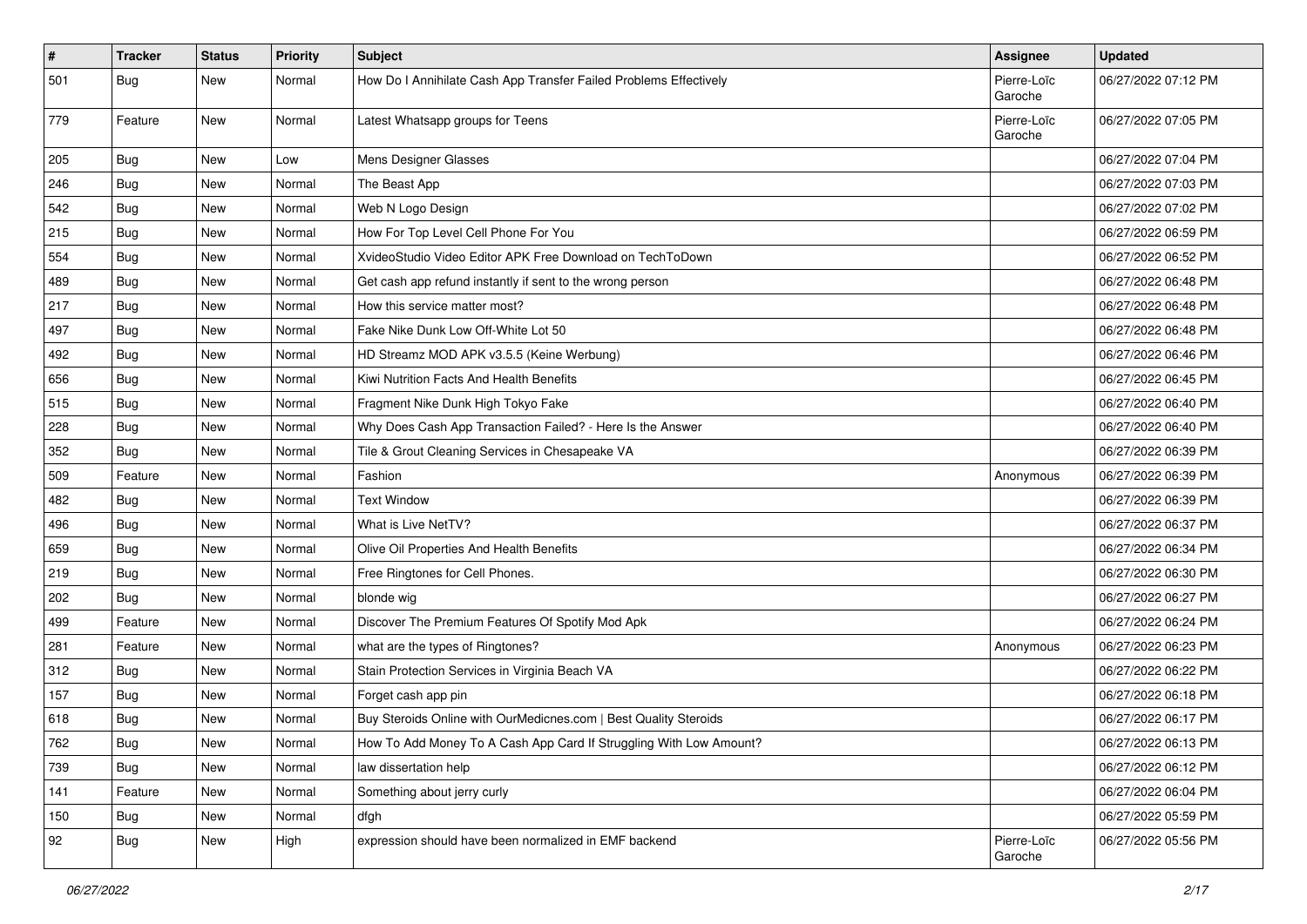| $\vert$ # | <b>Tracker</b> | <b>Status</b> | <b>Priority</b> | <b>Subject</b>                                                                         | <b>Assignee</b>        | <b>Updated</b>      |
|-----------|----------------|---------------|-----------------|----------------------------------------------------------------------------------------|------------------------|---------------------|
| 602       | Bug            | New           | Normal          | Best Essay Writing Service UK                                                          | Pierre-Loïc<br>Garoche | 06/27/2022 05:53 PM |
| 333       | Bug            | New           | Normal          | Mold Removal Services in Norfolk VA                                                    |                        | 06/27/2022 05:53 PM |
| 563       | Bug            | New           | Normal          | Understanding the Difference Between Free and Paid Mod Apks                            |                        | 06/27/2022 05:53 PM |
| 248       | Bug            | New           | Normal          | Mobile ringtones and attractiveness ringtones                                          |                        | 06/27/2022 05:51 PM |
| 756       | Feature        | New           | Normal          | Your one-stop destination for the thesis writing service                               |                        | 06/27/2022 05:46 PM |
| 175       | Feature        | New           | Normal          | All About Cash App Transfer Fail Problems                                              |                        | 06/27/2022 05:44 PM |
| 214       | Feature        | New           | Normal          | Five Christmas Apps For Apple Users                                                    |                        | 06/27/2022 05:41 PM |
| 279       | <b>Bug</b>     | New           | High            | What is an essential feature of an internal communications app?                        |                        | 06/27/2022 05:40 PM |
| 255       | Feature        | New           | Normal          | best doctor for psoriasis                                                              |                        | 06/27/2022 05:37 PM |
| 587       | <b>Bug</b>     | New           | Normal          | Why Picsart Pro Offers Great Features                                                  |                        | 06/27/2022 05:28 PM |
| 707       | <b>Bug</b>     | New           | Normal          | Why Accounting Assignments Are Beneficial For The Students?                            | Pierre-Loïc<br>Garoche | 06/27/2022 05:25 PM |
| 457       | Bug            | New           | Normal          | Carpet Cleaning Medford MA                                                             |                        | 06/27/2022 05:21 PM |
| 682       | <b>Bug</b>     | New           | Normal          | Does Facebook customer service live chat allow to speak with someone?                  |                        | 06/27/2022 05:19 PM |
| 787       | <b>Bug</b>     | New           | Normal          | <b>Assured Assignment Help</b>                                                         |                        | 06/27/2022 05:19 PM |
| 498       | <b>Bug</b>     | New           | Normal          | Téléchargeur SoundCloud : SoundCloud en Mp3                                            | Christophe<br>Garion   | 06/27/2022 05:16 PM |
| 532       | <b>Bug</b>     | New           | Normal          | My Assignment Help                                                                     |                        | 06/27/2022 05:16 PM |
| 507       | Bug            | New           | Normal          | central.bitdefender.com                                                                |                        | 06/27/2022 05:14 PM |
| 695       | Bug            | New           | Normal          | Refer Listas IPTV Apk                                                                  |                        | 06/27/2022 05:13 PM |
| 181       | Bug            | New           | Normal          | <b>Healthcare Custom Writing Services</b>                                              |                        | 06/27/2022 05:09 PM |
| 673       | Bug            | New           | Normal          | Learn the basics of pixel art - Clear grid                                             |                        | 06/27/2022 05:06 PM |
| 120       | Bug            | New           | Normal          | ghfjtkx                                                                                | Pierre-Loïc<br>Garoche | 06/27/2022 05:04 PM |
| 75        | Bug            | New           | Normal          | exception File "checks/algebraicLoop.ml", line 368, characters 16-22: Assertion failed |                        | 06/27/2022 05:00 PM |
| 540       | Bug            | New           | Normal          | Why Haven't I Received My Cash App Card? Can I get t the reasons behind it             |                        | 06/27/2022 04:54 PM |
| 1077      | <b>Bug</b>     | New           | Normal          | Les excellentes façons d'utiliser ces images                                           |                        | 06/27/2022 04:52 PM |
| 583       | Bug            | New           | High            | Need the Cash app customer service phone number?                                       |                        | 06/27/2022 04:49 PM |
| 678       | Bug            | New           | Normal          | How to be a winner in buidnow gg                                                       |                        | 06/27/2022 04:47 PM |
| 558       | Feature        | New           | Normal          | <b>Stunning Classic Sofas</b>                                                          |                        | 06/27/2022 04:44 PM |
| 183       | <b>Bug</b>     | New           | Normal          | Nursing Assignment Help Online                                                         |                        | 06/27/2022 04:41 PM |
| 380       | <b>Bug</b>     | New           | Normal          | Moving Services in McLean VA                                                           |                        | 06/27/2022 04:40 PM |
| 479       | <b>Bug</b>     | New           | Normal          | Limousine Service Bellevue WA                                                          |                        | 06/27/2022 04:37 PM |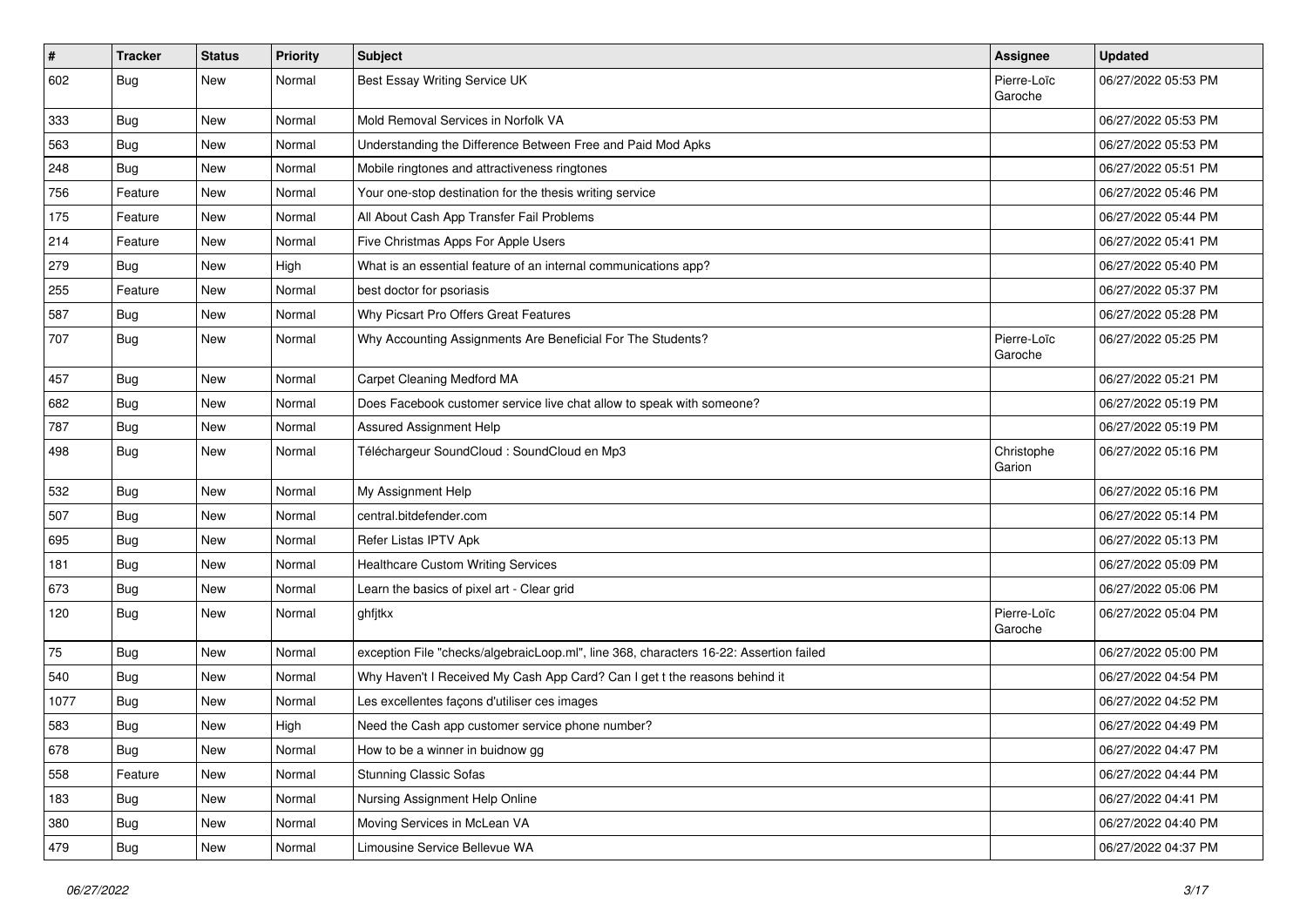| $\pmb{\sharp}$ | <b>Tracker</b> | <b>Status</b> | <b>Priority</b> | <b>Subject</b>                                                                                                                               | Assignee               | <b>Updated</b>      |
|----------------|----------------|---------------|-----------------|----------------------------------------------------------------------------------------------------------------------------------------------|------------------------|---------------------|
| 331            | <b>Bug</b>     | New           | Normal          | Water Extraction Services in Norfolk VA                                                                                                      |                        | 06/27/2022 04:34 PM |
| 63             | Feature        | New           | Normal          | Skip normalization step in mutation generation if it possible                                                                                | Pierre-Loïc<br>Garoche | 06/27/2022 04:16 PM |
| 763            | Bug            | New           | High            | How to Make a Ringtone on Your iPhone                                                                                                        |                        | 06/27/2022 04:16 PM |
| 275            | <b>Bug</b>     | New           | Normal          | Activate Cash App Card With Or Without QR - Step By Step Guide                                                                               | Pierre-Loïc<br>Garoche | 06/27/2022 04:13 PM |
| 760            | Bug            | New           | Normal          | apkmod                                                                                                                                       |                        | 06/27/2022 04:13 PM |
| 986            | <b>Bug</b>     | New           | Normal          | dbhdsvbhdf                                                                                                                                   | Christophe<br>Garion   | 06/27/2022 04:12 PM |
| 211            | Bug            | New           | Normal          | Problem in Cash App rebate? Call Cash App customer service number for help.                                                                  |                        | 06/27/2022 04:11 PM |
| 480            | Bug            | New           | Normal          | Nur Online Shop                                                                                                                              |                        | 06/27/2022 04:03 PM |
| 738            | <b>Bug</b>     | New           | Normal          | How Much Amount Do I Get Using The Referral Code For Cash App?                                                                               |                        | 06/27/2022 03:58 PM |
| 697            | Bug            | New           | Normal          | How to Descargar Pura TV For Android                                                                                                         |                        | 06/27/2022 03:57 PM |
| 654            | Feature        | New           | Normal          | <b>Peach Health Benefits</b>                                                                                                                 |                        | 06/27/2022 03:56 PM |
| 244            | Bug            | New           | Normal          | Quels sont les avantages des stations de radio en ligne.                                                                                     |                        | 06/27/2022 03:53 PM |
| 953            | Bug            | New           | Normal          | Manga Dogs - Read Your Favorite Comics on Your Smartphone                                                                                    |                        | 06/27/2022 03:53 PM |
| 272            | Feature        | New           | Normal          | Fashion                                                                                                                                      |                        | 06/27/2022 03:53 PM |
| 486            | Bug            | New           | Low             | HP Wireless Printer Setup                                                                                                                    | Anonymous              | 06/27/2022 03:45 PM |
| 686            | Bug            | New           | Normal          | Welcome To The Most Demandable Mahipalpur Escorts Agency                                                                                     |                        | 06/27/2022 03:45 PM |
| 546            | Feature        | New           | Normal          | Quickbooks Error                                                                                                                             |                        | 06/27/2022 03:44 PM |
| 655            | Bug            | New           | Normal          | <b>Eggplant Health Benefits</b>                                                                                                              |                        | 06/27/2022 03:40 PM |
| 478            | Feature        | New           | Normal          | Is it safe to install third-party WhatsApp GB?                                                                                               |                        | 06/27/2022 03:37 PM |
| 76             | <b>Bug</b>     | New           | Normal          | Import error: Load error: imported node real_to_int declared in a regular Lustre file. File "include/conv.lusi", line 1,<br>characters 0-64: |                        | 06/27/2022 03:34 PM |
| 594            | Feature        | New           | Normal          | How does research proposal help online make it easy for me?                                                                                  |                        | 06/27/2022 03:34 PM |
| 292            | Bug            | New           | Normal          | Venmo to Cash App Transfer Of Money- Explore Here                                                                                            |                        | 06/27/2022 03:27 PM |
| 216            | Feature        | New           | High            | Barry Keoghan                                                                                                                                | Pierre-Loïc<br>Garoche | 06/27/2022 03:26 PM |
| 559            | <b>Bug</b>     | New           | High            | What Are Permission For Applications like Facebook Sending MMS?                                                                              |                        | 06/27/2022 03:25 PM |
| 541            | Bug            | New           | Normal          | How to fix the cash app payment failed errors?                                                                                               |                        | 06/27/2022 03:22 PM |
| 185            | <b>Bug</b>     | New           | Normal          | Non-Plagiarized Research Writing                                                                                                             |                        | 06/27/2022 03:20 PM |
| 347            | Bug            | New           | Normal          | Eco/Green Cleaning Services in Chesapeake VA                                                                                                 |                        | 06/27/2022 03:19 PM |
| 487            | Bug            | New           | Normal          | Cheap Fake Dunks                                                                                                                             |                        | 06/27/2022 03:15 PM |
| 724            | Bug            | New           | Normal          | Dial Chime Customer support number for a quick response                                                                                      |                        | 06/27/2022 03:15 PM |
| 687            | Bug            | New           | Normal          | How to use twitch.tv/activate?                                                                                                               |                        | 06/27/2022 03:15 PM |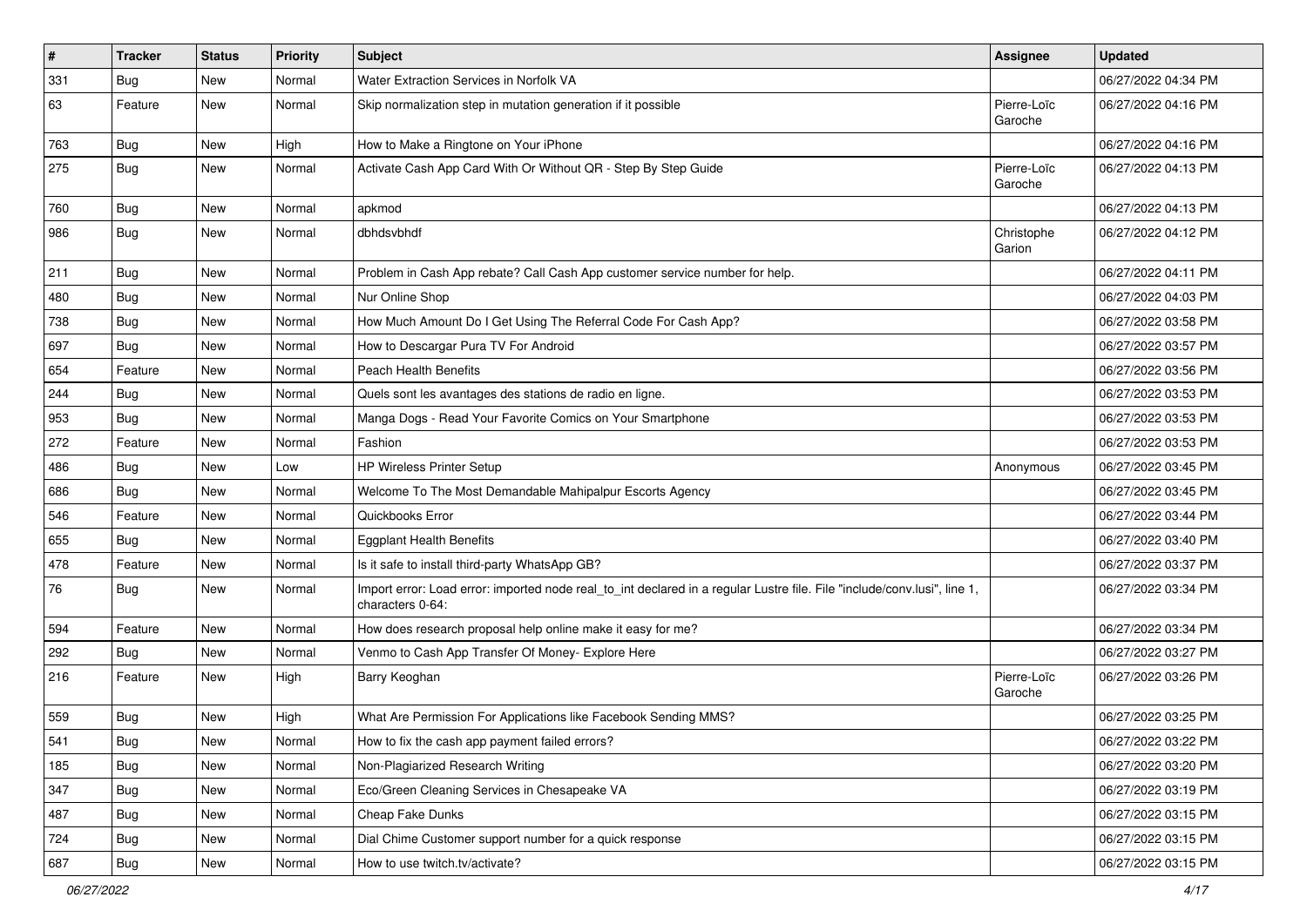| $\vert$ # | <b>Tracker</b> | <b>Status</b> | <b>Priority</b> | Subject                                                                    | <b>Assignee</b>        | <b>Updated</b>      |
|-----------|----------------|---------------|-----------------|----------------------------------------------------------------------------|------------------------|---------------------|
| 662       | Bug            | New           | Normal          | Oreo TV Download - The Easiest Way to Watch Live TV                        |                        | 06/27/2022 03:14 PM |
| 508       | Bug            | New           | Normal          | hire a professional dissertation help                                      |                        | 06/27/2022 03:13 PM |
| 126       | Feature        | New           | Normal          | Stussy Air Force 1 replica                                                 |                        | 06/27/2022 03:05 PM |
| 520       | <b>Bug</b>     | New           | Normal          | What Is The Major Role Of Cash.app/Help and Support Page?                  |                        | 06/27/2022 03:04 PM |
| 814       | Bug            | New           | Normal          | Stage Fright Cure                                                          | Pierre-Loïc<br>Garoche | 06/27/2022 03:03 PM |
| 1119      | <b>Bug</b>     | New           | Normal          | Klondike Solitaire                                                         |                        | 06/27/2022 03:00 PM |
| 115       | Bug            | New           | Normal          | <b>NFL LIVE STREAM</b>                                                     |                        | 06/27/2022 02:53 PM |
| 119       | <b>Bug</b>     | New           | Normal          | klhjigyu                                                                   |                        | 06/27/2022 02:44 PM |
| 571       | Bug            | New           | Normal          | How may the Cash app dispute your trade?                                   | Pierre-Loïc<br>Garoche | 06/27/2022 02:39 PM |
| 668       | Bug            | New           | Normal          | Get to know Cash App Refund Process here                                   |                        | 06/27/2022 02:38 PM |
| 491       | Feature        | New           | Normal          | Automatically download and paste Reddit wallpapers into Windows            |                        | 06/27/2022 02:22 PM |
| 581       | Bug            | New           | Normal          | E-Learning Course Help                                                     |                        | 06/27/2022 02:22 PM |
| 225       | <b>Bug</b>     | New           | Normal          | instant personal loan                                                      |                        | 06/27/2022 02:20 PM |
| 615       | <b>Bug</b>     | New           | Normal          | CheapestMedsShop   100% Safe Medicines Online in USA UK & AUS.             |                        | 06/27/2022 02:19 PM |
| 196       | <b>Bug</b>     | New           | Normal          | Homoeobazaar For Homeopathy Medicines                                      |                        | 06/27/2022 02:18 PM |
| 516       | Bug            | New           | Normal          | Does Cash App Help To Get Cash App Refund Without Any Interruption?        |                        | 06/27/2022 02:17 PM |
| 613       | <b>Bug</b>     | New           | Normal          | Buy Aspadol 100mg Tab Online in US, UK, AU   Erospharmacy                  |                        | 06/27/2022 02:16 PM |
| 761       | <b>Bug</b>     | New           | Normal          | What is it about basketball that makes it so popular in the United States? | Corentin<br>Lauverjat  | 06/27/2022 02:08 PM |
| 484       | Bug            | New           | Normal          | UK best essay writing service                                              |                        | 06/27/2022 02:01 PM |
| 600       | Bug            | New           | Normal          | Play Store Pro                                                             |                        | 06/27/2022 01:59 PM |
| 715       | <b>Bug</b>     | New           | Normal          | Puppy Playtime Descargar gratis                                            |                        | 06/27/2022 01:57 PM |
| 526       | <b>Bug</b>     | New           | Normal          | Soundcloud to mp3 converter - Download Soundcloud songs                    |                        | 06/27/2022 01:55 PM |
| 134       | <b>Bug</b>     | New           | Normal          | wisegolfers                                                                |                        | 06/27/2022 01:54 PM |
| 274       | Bug            | New           | Normal          | How AI is transforming coupon marketing campaigns?                         | Anonymous              | 06/27/2022 01:54 PM |
| 505       | <b>Bug</b>     | New           | Normal          | www.trendmicro.com/activate                                                |                        | 06/27/2022 01:52 PM |
| 1128      | <b>Bug</b>     | New           | Normal          | cvjvfbdi                                                                   | Hamza<br>Bourbouh      | 06/27/2022 01:52 PM |
| 450       | Bug            | New           | Normal          | Floor Stripping Quincy MA                                                  |                        | 06/27/2022 01:48 PM |
| 527       | Feature        | New           | Normal          | My Teachers                                                                |                        | 06/27/2022 01:45 PM |
| 552       | Feature        | New           | Normal          | Radio rfm and the benefits of radio rfm                                    |                        | 06/27/2022 01:44 PM |
| 506       | <b>Bug</b>     | New           | Normal          | www.trendmicro.com/activate                                                |                        | 06/27/2022 01:43 PM |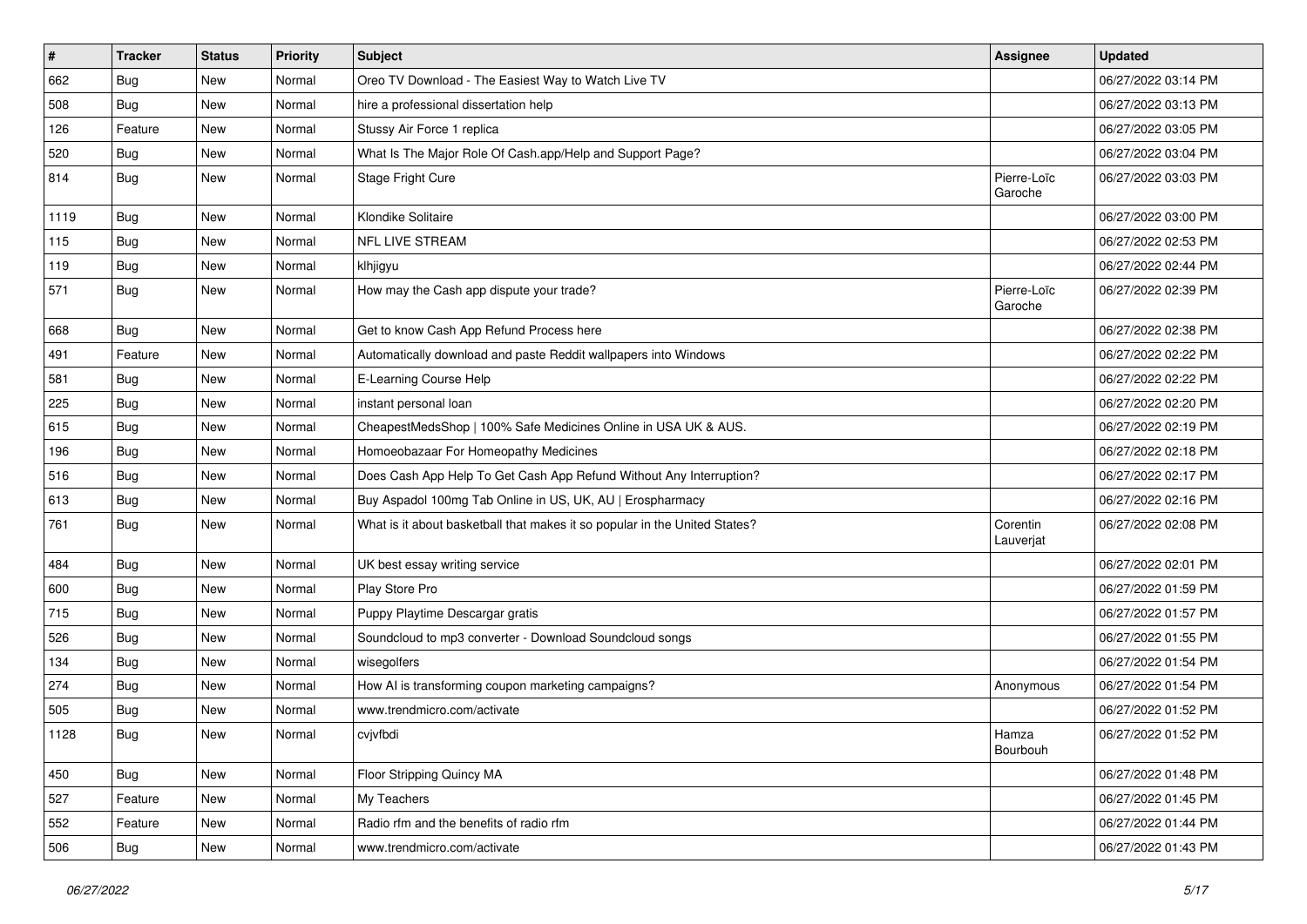| $\vert$ # | <b>Tracker</b> | <b>Status</b> | <b>Priority</b> | Subject                                                                             | Assignee               | <b>Updated</b>      |
|-----------|----------------|---------------|-----------------|-------------------------------------------------------------------------------------|------------------------|---------------------|
| 567       | <b>Bug</b>     | New           | Normal          | Singapore assignment help                                                           |                        | 06/27/2022 01:38 PM |
| 620       | <b>Bug</b>     | New           | Normal          | Viagra Meds: Fastest & Quick Delivery On Your Doorstep - USA                        |                        | 06/27/2022 01:33 PM |
| 1101      | Bug            | New           | Normal          | How to Delete Cash App History at once?                                             |                        | 06/27/2022 01:33 PM |
| 995       | Feature        | New           | Normal          | "ij.start canon                                                                     |                        | 06/27/2022 01:29 PM |
| 603       | <b>Bug</b>     | New           | Normal          | Premiere gratuito da lista de IPTV                                                  |                        | 06/27/2022 01:24 PM |
| 812       | Feature        | New           | Normal          | canon.com/ijsetup                                                                   |                        | 06/27/2022 01:21 PM |
| 222       | <b>Bug</b>     | New           | Normal          | Social Profile links                                                                |                        | 06/27/2022 01:15 PM |
| 184       | <b>Bug</b>     | New           | Normal          | <b>Affordable Business Writing Services</b>                                         |                        | 06/27/2022 01:09 PM |
| 282       | <b>Bug</b>     | New           | Normal          | Activate Cash App Card: Learn Simple Steps & Fix Errors                             |                        | 06/27/2022 01:08 PM |
| 704       | <b>Bug</b>     | New           | Normal          | Reach support team of Chime Customer Service for instant help                       |                        | 06/27/2022 01:05 PM |
| 237       | Feature        | New           | Normal          | HP Printer Assistant Software   Download & Install HP Assistant                     |                        | 06/27/2022 01:01 PM |
| 789       | Bug            | New           | Normal          | Full version                                                                        |                        | 06/27/2022 01:00 PM |
| 513       | <b>Bug</b>     | <b>New</b>    | Normal          | Unlock cash app account using the easy steps:                                       | Anonymous              | 06/27/2022 12:58 PM |
| 400       | Bug            | New           | Normal          | Office Moving Services in Potomac MD                                                |                        | 06/27/2022 12:57 PM |
| 465       | Bug            | New           | Normal          | Carpet Cleaning Westchester MA                                                      |                        | 06/27/2022 12:50 PM |
| 269       | <b>Bug</b>     | New           | Normal          | Is there such a site for app design?                                                | Anonymous              | 06/27/2022 12:47 PM |
| 524       | <b>Bug</b>     | New           | Normal          | How Does Google Account Recovery Work If Your Account Is Hacked?                    |                        | 06/27/2022 12:46 PM |
| 178       | Bug            | New           | Normal          | transparent lace wigs                                                               |                        | 06/27/2022 12:45 PM |
| 550       | Bug            | New           | Normal          | Nederland FM - beste manieren om naar internationale radio op internet te luisteren |                        | 06/27/2022 12:45 PM |
| 146       | <b>Bug</b>     | New           | Normal          | bayabais                                                                            |                        | 06/27/2022 12:39 PM |
| 1107      | Feature        | New           | High            | Where do you have to find an application to watch news and sports videos?           | Christophe<br>Garion   | 06/27/2022 12:38 PM |
| 263       | Feature        | New           | Normal          | Wrecked Car Is Nothing But A Worthless                                              | Pierre-Loïc<br>Garoche | 06/27/2022 12:37 PM |
| 716       | Bug            | New           | Normal          | La celebración de un BabyShower.                                                    |                        | 06/27/2022 12:29 PM |
| 801       | Bug            | New           | Normal          | Who Is an ETL Engineer                                                              |                        | 06/27/2022 12:25 PM |
| 564       | <b>Bug</b>     | New           | Normal          | How To Install RepelisPlus On Your Android Phone?                                   |                        | 06/27/2022 12:23 PM |
| 579       | <b>Bug</b>     | New           | Normal          | YOUR CV MAKES YOUR FIRST IMPRESSION                                                 | Christophe<br>Garion   | 06/27/2022 12:22 PM |
| 461       | <b>Bug</b>     | New           | Normal          | Germs Removal Medford MA                                                            |                        | 06/27/2022 12:21 PM |
| 253       | <b>Bug</b>     | New           | Normal          | Florence Lawrence                                                                   |                        | 06/27/2022 12:18 PM |
| 703       | <b>Bug</b>     | New           | Normal          | For real-time help, dial Facebook customer service number                           |                        | 06/27/2022 12:08 PM |
| 609       | <b>Bug</b>     | New           | High            | Online Trusted Medicine Store in US for Health - Genericmedsupply                   |                        | 06/27/2022 12:02 PM |
| 233       | <b>Bug</b>     | New           | Normal          | Anauthorsway.com: My User Experience                                                |                        | 06/27/2022 12:02 PM |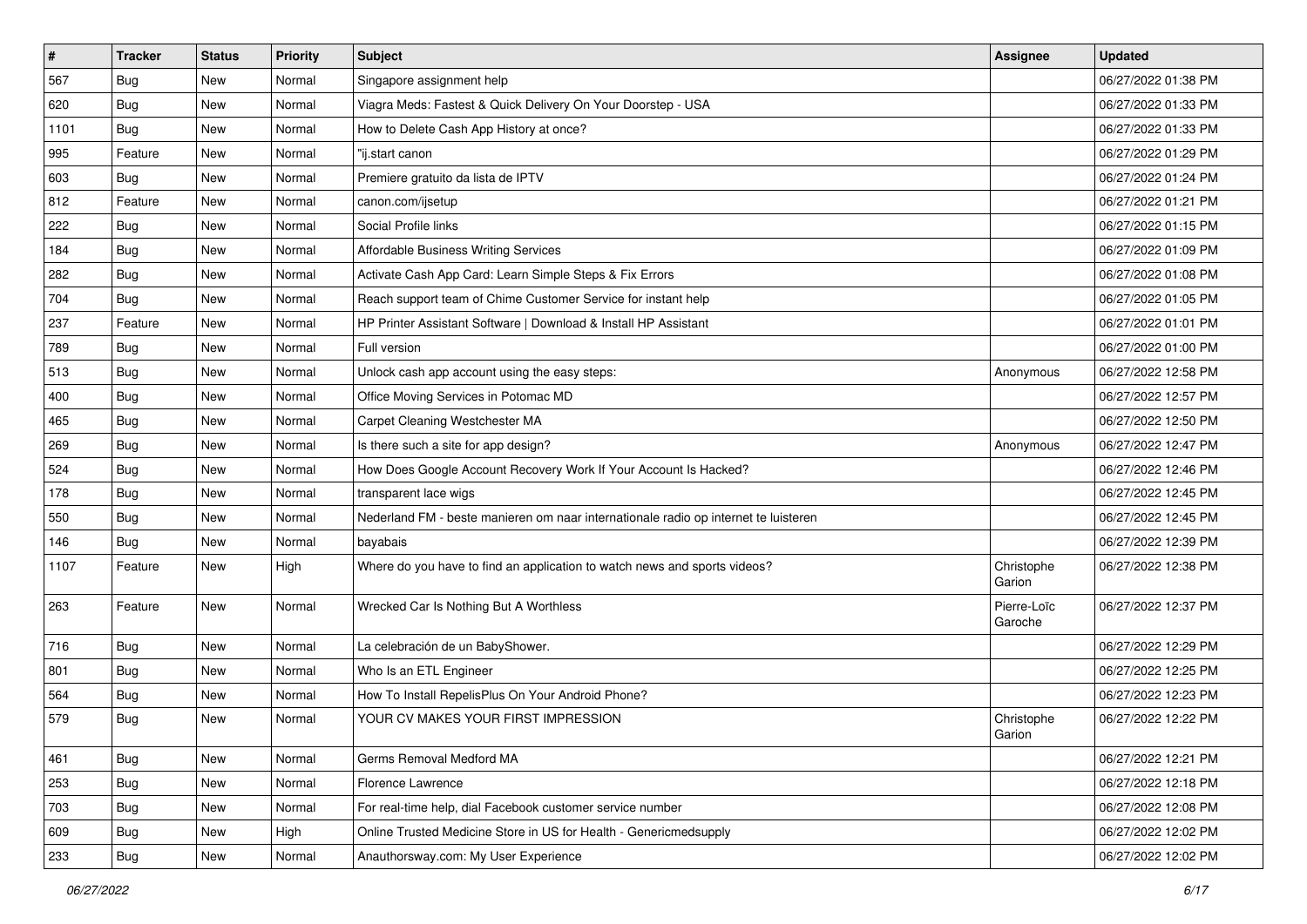| $\#$ | <b>Tracker</b> | <b>Status</b> | <b>Priority</b> | <b>Subject</b>                                                                   | <b>Assignee</b>   | <b>Updated</b>      |
|------|----------------|---------------|-----------------|----------------------------------------------------------------------------------|-------------------|---------------------|
| 536  | <b>Bug</b>     | New           | Normal          | How to check the balance on the cash app card                                    | Hamza<br>Bourbouh | 06/27/2022 11:57 AM |
| 770  | <b>Bug</b>     | New           | Normal          | Canon IJ Network Tool                                                            |                   | 06/27/2022 11:57 AM |
| 644  | Bug            | New           | Normal          | <b>TeaTV App Review</b>                                                          |                   | 06/27/2022 11:47 AM |
| 817  | Bug            | New           | Normal          | Pacman 30th Anniversary                                                          |                   | 06/27/2022 11:47 AM |
| 537  | Bug            | New           | Normal          | Get tech assistance with customer support on ATT Yahoo email login issue.        |                   | 06/27/2022 11:44 AM |
| 258  | Bug            | New           | Normal          | Fake Nike Dunk High AMBUSH Deep Royal                                            |                   | 06/27/2022 11:39 AM |
| 197  | Bug            | New           | Normal          | SBL JABORANDI PLUS HAIR OIL - COMPLETE SCALP CARE (100ML)                        |                   | 06/27/2022 11:35 AM |
| 169  | <b>Bug</b>     | New           | Normal          | CV Maker - UAE CV Writing Agency                                                 |                   | 06/27/2022 11:27 AM |
| 345  | <b>Bug</b>     | New           | Normal          | Stain Protection Services in Chesapeake VA                                       |                   | 06/27/2022 11:15 AM |
| 245  | Bug            | New           | Normal          | Write My Essay For Me Cheap                                                      |                   | 06/27/2022 11:15 AM |
| 799  | Bug            | New           | Normal          | Who Is an ETL Engineer                                                           |                   | 06/27/2022 11:07 AM |
| 235  | Bug            | New           | Low             | HP Printer Assistant Software   Download & Install HP Assistant                  |                   | 06/27/2022 10:48 AM |
| 530  | <b>Bug</b>     | New           | Normal          | Cheap Assignment Writing Service UK                                              | Anonymous         | 06/27/2022 10:46 AM |
| 699  | Bug            | New           | Normal          | Would you be able to utilize Cash App Twitch?                                    |                   | 06/27/2022 10:45 AM |
| 680  | Feature        | New           | Normal          | Word Jewels 2                                                                    |                   | 06/27/2022 10:41 AM |
| 777  | <b>Bug</b>     | New           | Normal          | Obtain driving instructions using Google Maps.                                   |                   | 06/27/2022 10:37 AM |
| 804  | Bug            | New           | Normal          | Review                                                                           |                   | 06/27/2022 10:35 AM |
| 1118 | Bug            | New           | Normal          | <b>Gameplay Minecraft</b>                                                        |                   | 06/27/2022 10:33 AM |
| 640  | Bug            | New           | Normal          | play game with me                                                                |                   | 06/27/2022 10:32 AM |
| 709  | Bug            | New           | Normal          | How To Load Cash App Card At Walmart Without Having To Face Any Hassle?          |                   | 06/27/2022 10:30 AM |
| 538  | <b>Bug</b>     | New           | Normal          | Will cash app refund money if scammed quickly?                                   |                   | 06/27/2022 10:25 AM |
| 164  | Bug            | New           | Normal          | dfgbd                                                                            |                   | 06/27/2022 10:23 AM |
| 792  | Bug            | New           | Normal          | What is Google Camera Mod?                                                       |                   | 06/27/2022 10:20 AM |
| 168  | <b>Bug</b>     | New           | Normal          | UFC 256 Live Stream Online                                                       |                   | 06/27/2022 10:16 AM |
| 481  | Bug            | New           | Normal          | Nur Online Shop                                                                  |                   | 06/27/2022 10:10 AM |
| 242  | Feature        | New           | Normal          | Descripción de Torque Pro MOD APK para Android                                   |                   | 06/27/2022 10:06 AM |
| 232  | <b>Bug</b>     | New           | Normal          | FM whatsapp messaging app.                                                       |                   | 06/27/2022 10:04 AM |
| 642  | <b>Bug</b>     | New           | Normal          | thong tin thoi tiet ngay hom nay                                                 |                   | 06/27/2022 10:03 AM |
| 590  | Bug            | New           | Normal          | Follow proper initiatives to check my cash app card balance:                     |                   | 06/27/2022 09:57 AM |
| 490  | <b>Bug</b>     | New           | Normal          | Unlock cash app account by getting quick solutions from the technical executives |                   | 06/27/2022 09:57 AM |
| 637  | Feature        | New           | Normal          | Why do the Outlook rules not work in my account?                                 |                   | 06/27/2022 09:51 AM |
| 675  | <b>Bug</b>     | New           | Normal          | What Are Smart Tactics To Fix Cash App Transfer Failed Hurdles?                  |                   | 06/27/2022 09:51 AM |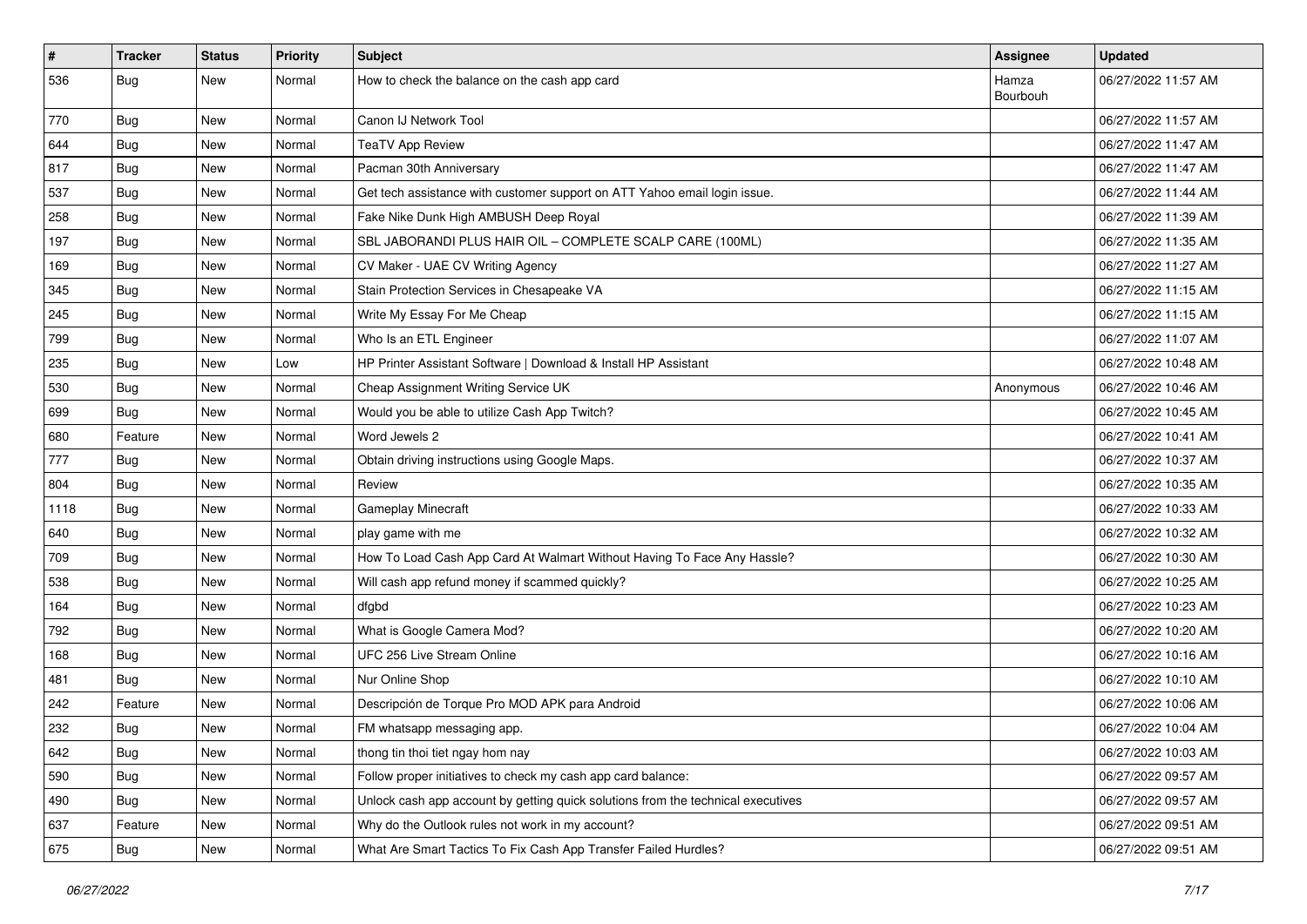| $\vert$ # | <b>Tracker</b> | <b>Status</b> | <b>Priority</b> | Subject                                                                                | <b>Assignee</b>        | <b>Updated</b>      |
|-----------|----------------|---------------|-----------------|----------------------------------------------------------------------------------------|------------------------|---------------------|
| 639       | <b>Bug</b>     | New           | Normal          | thong tin chinh xac                                                                    |                        | 06/27/2022 09:48 AM |
| 822       | <b>Bug</b>     | New           | Normal          | Dowload Your Boyfriend Game                                                            |                        | 06/27/2022 09:48 AM |
| 798       | <b>Bug</b>     | New           | Normal          | Who Is an ETL Engineer                                                                 |                        | 06/27/2022 09:48 AM |
| 944       | Feature        | New           | Normal          | Canon.com/ijsetup                                                                      |                        | 06/27/2022 09:46 AM |
| 190       | Bug            | New           | Normal          | All About Cash App Transfer Fail Problems                                              |                        | 06/27/2022 09:37 AM |
| 819       | <b>Bug</b>     | New           | Normal          | Metal Slug Apk para Android                                                            |                        | 06/27/2022 09:35 AM |
| 988       | <b>Bug</b>     | New           | Normal          | <b>Medicinal Mushrooms</b>                                                             |                        | 06/27/2022 09:33 AM |
| 685       | <b>Bug</b>     | New           | Low             | youtube thumbnail downloader                                                           | Pierre-Loïc<br>Garoche | 06/27/2022 09:30 AM |
| 503       | Bug            | New           | Normal          | Youtube Premium Apk free download for Android                                          |                        | 06/27/2022 09:29 AM |
| 525       | Bug            | New           | Normal          | If you don't have a QR code: How to activate cash app card in app                      |                        | 06/27/2022 09:27 AM |
| 614       | <b>Bug</b>     | New           | Normal          | Como baixar o MOD APK no celular                                                       |                        | 06/27/2022 09:26 AM |
| 575       | Feature        | New           | Low             | cheap jordan replicas for sale                                                         | Pierre-Loïc<br>Garoche | 06/27/2022 09:21 AM |
| 726       | Bug            | New           | Normal          | Mobile Application Development Services                                                |                        | 06/27/2022 09:10 AM |
| 234       | <b>Bug</b>     | New           | Normal          | My Personal Experience With the College Writing Services                               |                        | 06/27/2022 09:09 AM |
| 772       | <b>Bug</b>     | New           | Normal          | united airlines baggage policy                                                         |                        | 06/27/2022 09:09 AM |
| 652       | Bug            | New           | Normal          | Sesame Health Benefits                                                                 |                        | 06/27/2022 08:59 AM |
| 657       | <b>Bug</b>     | New           | Normal          | Coconut Nutrition Facts And Health Benefits                                            |                        | 06/27/2022 08:56 AM |
| 113       | <b>Bug</b>     | New           | Normal          | ufc 254 live                                                                           |                        | 06/27/2022 08:54 AM |
| 959       | Bug            | New           | Normal          | Get connected with cash app team-How to get money off cash app at walmart without card |                        | 06/27/2022 08:52 AM |
| 653       | <b>Bug</b>     | New           | Normal          | Jujube (Jinjoles): Properties And Health Benefits                                      |                        | 06/27/2022 08:47 AM |
| 606       | Feature        | New           | Normal          | Play unblocked cookie crush 3                                                          | Pierre-Loïc<br>Garoche | 06/27/2022 08:45 AM |
| 591       | <b>Bug</b>     | New           | Normal          | How To Find Facebook Modifications For Your Spotify Premium Apk?                       |                        | 06/27/2022 08:41 AM |
| 262       | Bug            | New           | Normal          | It this true to dealing Wuth                                                           |                        | 06/27/2022 08:39 AM |
| 683       | Feature        | New           | Normal          | Game creation                                                                          |                        | 06/27/2022 08:39 AM |
| 785       | <b>Bug</b>     | New           | Normal          | How To Get Money Off Cash App Without Card Or With A Card?                             |                        | 06/27/2022 08:28 AM |
| 251       | Bug            | New           | Normal          | All About Cash App Transfer Fail Problems                                              | Pierre-Loïc<br>Garoche | 06/27/2022 08:25 AM |
| 528       | Bug            | New           | Normal          | Korean Mag                                                                             |                        | 06/27/2022 08:14 AM |
| 514       | <b>Bug</b>     | New           | Normal          | Trans-Caribbean                                                                        |                        | 06/27/2022 08:06 AM |
| 720       | <b>Bug</b>     | New           | Normal          | How does Cash App Phone Number provide a quick treatment?                              |                        | 06/27/2022 08:02 AM |
| 556       | <b>Bug</b>     | New           | Normal          | Play Game Mod Apk With Your Friends                                                    |                        | 06/27/2022 08:01 AM |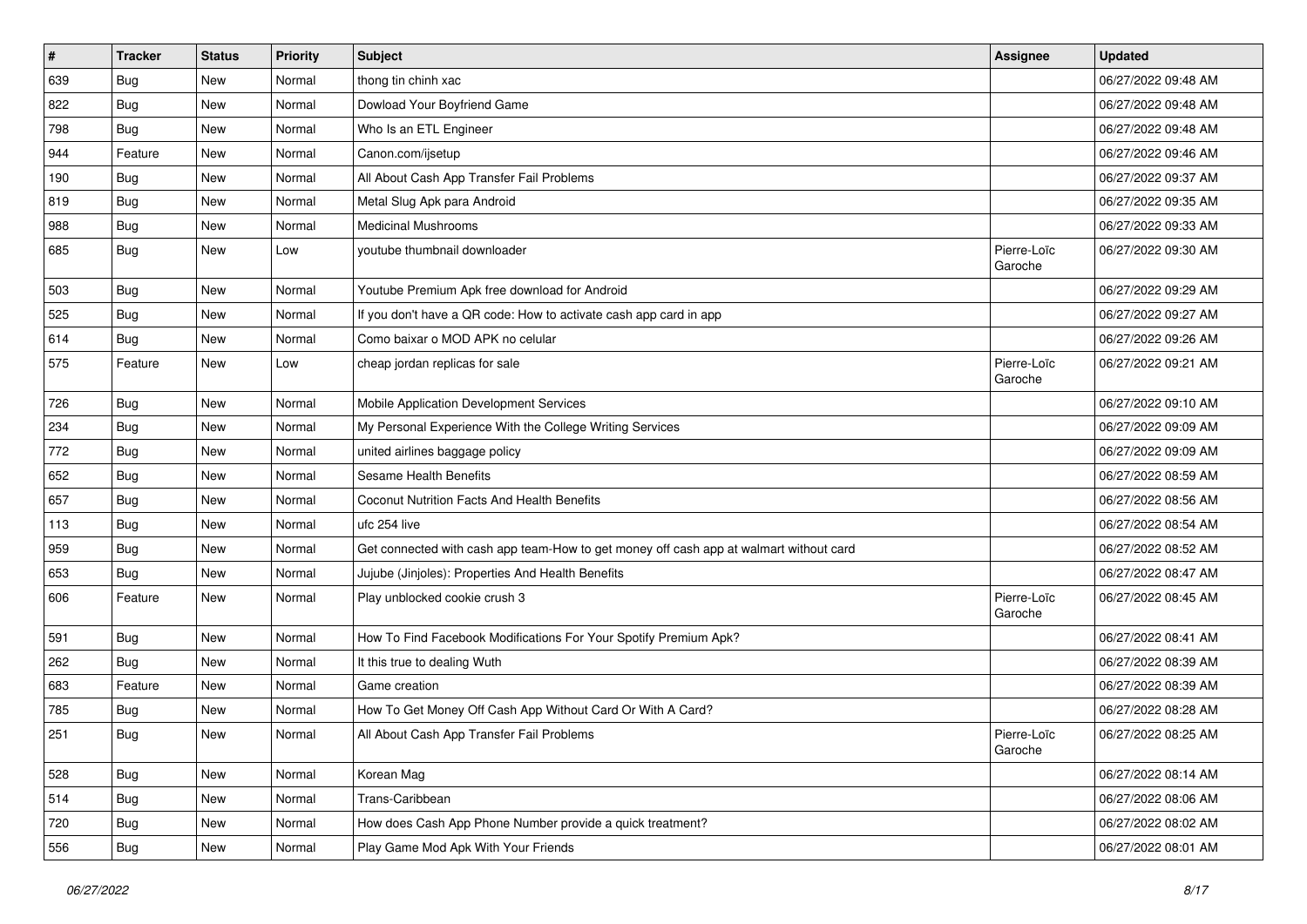| $\vert$ # | <b>Tracker</b> | <b>Status</b> | <b>Priority</b> | Subject                                                     | <b>Assignee</b>        | <b>Updated</b>      |
|-----------|----------------|---------------|-----------------|-------------------------------------------------------------|------------------------|---------------------|
| 584       | <b>Bug</b>     | New           | Normal          | Want the cash app customer service number to check balance? |                        | 06/27/2022 08:00 AM |
| 722       | Bug            | New           | Normal          | Vergrößern Sie Instagram-Fotos mit instazoom                | Christophe<br>Garion   | 06/27/2022 07:54 AM |
| 116       | <b>Bug</b>     | New           | Normal          | aertaeyg                                                    |                        | 06/27/2022 07:43 AM |
| 671       | Bug            | New           | Normal          | Hot games                                                   | Pierre-Loïc<br>Garoche | 06/27/2022 07:40 AM |
| 572       | Feature        | New           | Normal          | New features of WhatsApp Plus on Android phones             | Pierre-Loïc<br>Garoche | 06/27/2022 07:38 AM |
| 667       | <b>Bug</b>     | New           | Normal          | What Is a Ringtone?                                         |                        | 06/27/2022 07:34 AM |
| 250       | <b>Bug</b>     | New           | Normal          | Reviews of phone ringtones                                  |                        | 06/27/2022 07:29 AM |
| 158       | <b>Bug</b>     | New           | Normal          | dfghj zcvgh                                                 |                        | 06/27/2022 07:28 AM |
| 519       | <b>Bug</b>     | New           | Normal          | Are you finding online UK Assignment writers?               |                        | 06/27/2022 07:23 AM |
| 681       | Feature        | New           | High            | <b>Online Class</b>                                         |                        | 06/27/2022 07:20 AM |
| 996       | <b>Bug</b>     | New           | Normal          | Cricut.com/setup                                            |                        | 06/27/2022 07:12 AM |
| 471       | <b>Bug</b>     | New           | Normal          | Residential Floor Cleaning Westchester MA                   |                        | 06/27/2022 07:08 AM |
| 1018      | <b>Bug</b>     | New           | Normal          | So erhalten Sie ein kostenloses Hörbuch                     |                        | 06/27/2022 07:08 AM |
| 317       | <b>Bug</b>     | New           | Normal          | Eco/Green Cleaning Services in Virginia Beach VA            |                        | 06/27/2022 07:03 AM |
| 565       | <b>Bug</b>     | New           | Normal          | How To Install RepelisPlus On Your Android Phone?           |                        | 06/27/2022 06:54 AM |
| 807       | <b>Bug</b>     | New           | Normal          | 1v1Battle is a strategic action 'Build and shoot' game      |                        | 06/27/2022 06:52 AM |
| 577       | Bug            | New           | Normal          | Follow these easy steps to make Admiral Casino Login        |                        | 06/27/2022 06:34 AM |
| 727       | Bug            | New           | Normal          | Drive for speed simulator mod apk                           | Pierre-Loïc<br>Garoche | 06/27/2022 06:33 AM |
| 188       | <b>Bug</b>     | New           | Normal          | Why are university students buying assignments online?      | Pierre-Loïc<br>Garoche | 06/27/2022 06:19 AM |
| 669       | Feature        | New           | Normal          | Nursing Assignment Help                                     |                        | 06/27/2022 06:12 AM |
| 797       | Bug            | New           | Normal          | Psychedelic                                                 | Christophe<br>Garion   | 06/27/2022 06:07 AM |
| 665       | Feature        | New           | Normal          | Look for a dedicated help with finance assignment           |                        | 06/27/2022 05:56 AM |
| 588       | <b>Bug</b>     | New           | Normal          | YouTube Vanced Apk Manager App - Como instalá-lo            |                        | 06/27/2022 05:52 AM |
| 689       | <b>Bug</b>     | New           | Normal          | How to use twitch.tv/activate?                              |                        | 06/27/2022 05:44 AM |
| 808       | <b>Bug</b>     | New           | Normal          | Sinnvolle Guten-Morgen-Grüße                                |                        | 06/27/2022 05:41 AM |
| 985       | Bug            | New           | Normal          | Find out the vitality of Facebook Phone Number:             |                        | 06/27/2022 05:39 AM |
| 780       | <b>Bug</b>     | New           | Normal          | Best Whatsapp Modified APKs                                 | Pierre-Loïc<br>Garoche | 06/27/2022 05:38 AM |
| 315       | <b>Bug</b>     | New           | Normal          | Dissertation help UK                                        |                        | 06/27/2022 05:29 AM |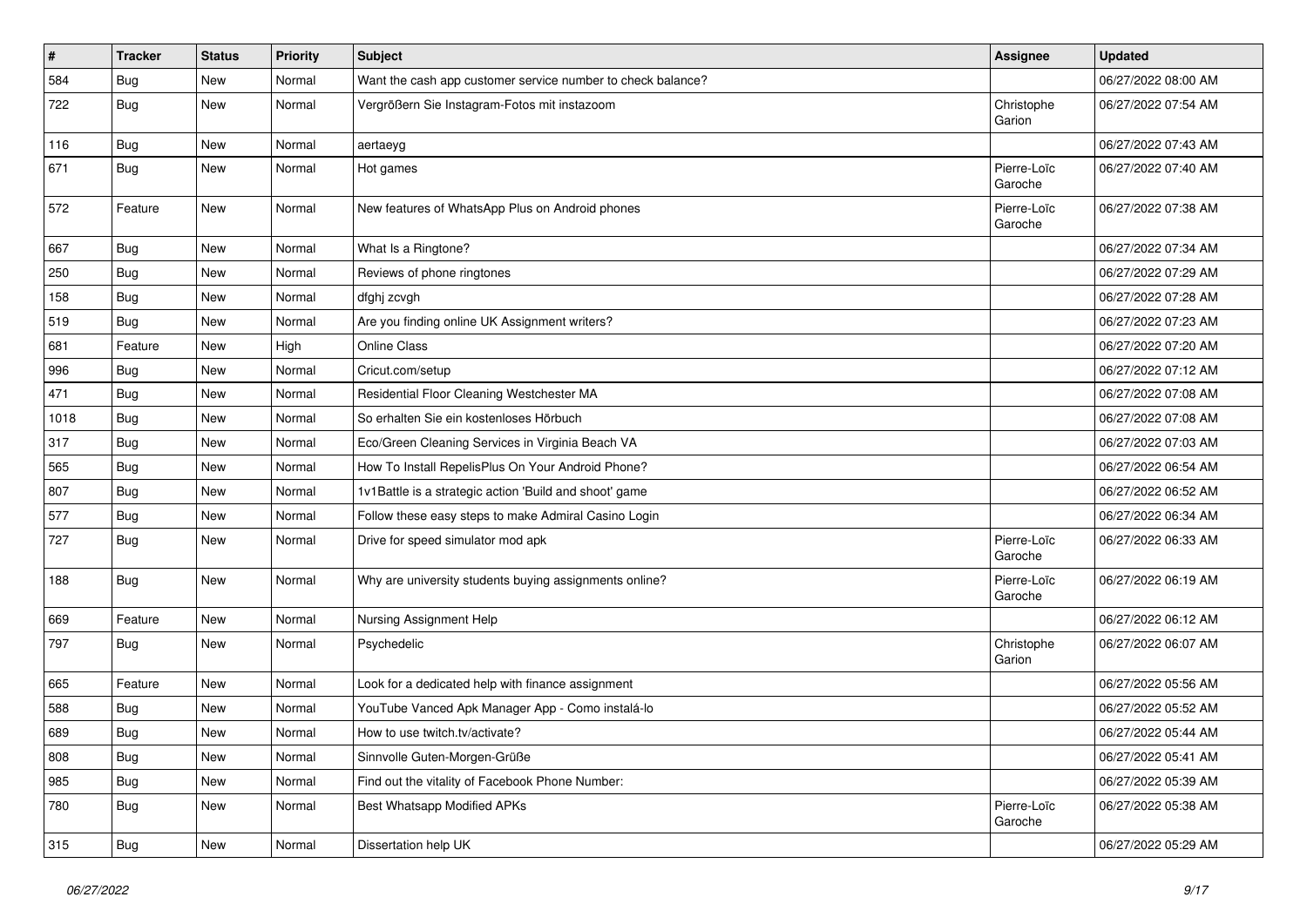| $\vert$ # | <b>Tracker</b> | <b>Status</b> | <b>Priority</b> | <b>Subject</b>                                                                                                                                                                                                                                                        | Assignee               | <b>Updated</b>      |
|-----------|----------------|---------------|-----------------|-----------------------------------------------------------------------------------------------------------------------------------------------------------------------------------------------------------------------------------------------------------------------|------------------------|---------------------|
| 723       | Bug            | New           | High            | The best horror game in 2021                                                                                                                                                                                                                                          | Christophe<br>Garion   | 06/27/2022 05:28 AM |
| 805       | Bug            | New           | Normal          | Ketamine Online Store                                                                                                                                                                                                                                                 | Christophe<br>Garion   | 06/27/2022 05:01 AM |
| 702       | <b>Bug</b>     | <b>New</b>    | Normal          | Avail Chime Customer Service to know How To Get Chime Bank Statement                                                                                                                                                                                                  |                        | 06/27/2022 04:59 AM |
| 694       | <b>Bug</b>     | New           | Normal          | How to Get Guidance On How To Cash App Withdrawal Limit?                                                                                                                                                                                                              | Christophe<br>Garion   | 06/27/2022 04:58 AM |
| 978       | Bug            | New           | Normal          | Delamore Lodge is a place to stay.                                                                                                                                                                                                                                    |                        | 06/27/2022 04:57 AM |
| 209       | Bug            | New           | Normal          | Neglect to access old Cash App account considering message notice issue? Contact help.                                                                                                                                                                                |                        | 06/27/2022 04:49 AM |
| 173       | Feature        | New           | Normal          | private limited company registration                                                                                                                                                                                                                                  |                        | 06/27/2022 04:47 AM |
| 782       | <b>Bug</b>     | <b>New</b>    | Normal          | Comment faire une sonnerie téléphonique                                                                                                                                                                                                                               |                        | 06/27/2022 04:47 AM |
| 278       | <b>Bug</b>     | New           | Normal          | Cash App Help & Solutions - Here You Will Get Better Assistance                                                                                                                                                                                                       |                        | 06/27/2022 04:41 AM |
| 1127      | Bug            | New           | Normal          | Is there any support to find Google Feud answers?                                                                                                                                                                                                                     |                        | 06/27/2022 04:27 AM |
| 544       | Bug            | New           | Normal          | Hey! I had a very cool idea to order our general picture on canvas for my family as a gift. But couldn't find a good<br>one. Once my friend advised me this article in which I found what I was looking for and gave a cool gift to my<br>family.                     |                        | 06/27/2022 04:10 AM |
| 596       | Bug            | New           | Normal          | <b>Kids Games</b>                                                                                                                                                                                                                                                     |                        | 06/27/2022 04:08 AM |
| 823       | Feature        | New           | Normal          | How much does Disney Plus cost?                                                                                                                                                                                                                                       | Pierre-Loïc<br>Garoche | 06/27/2022 04:05 AM |
| 200       | Bug            | New           | Normal          | uiopilo                                                                                                                                                                                                                                                               |                        | 06/27/2022 04:04 AM |
| 646       | Feature        | New           | Normal          | <b>Collaborative Research Group</b>                                                                                                                                                                                                                                   |                        | 06/27/2022 04:01 AM |
| 494       | <b>Bug</b>     | New           | Normal          | <b>Buy Discussion Post</b>                                                                                                                                                                                                                                            |                        | 06/27/2022 03:51 AM |
| 218       | <b>Bug</b>     | New           | Normal          | <b>Popular Educational trends</b>                                                                                                                                                                                                                                     |                        | 06/27/2022 03:49 AM |
| 518       | Bug            | New           | Normal          | How To Check The Balance Of Cash App Account By Taking Cash App Support?                                                                                                                                                                                              |                        | 06/27/2022 03:46 AM |
| 672       | <b>Bug</b>     | New           | Normal          | The easiest way to delete ringtones on iPhone                                                                                                                                                                                                                         |                        | 06/27/2022 03:38 AM |
| 138       | <b>Bug</b>     | <b>New</b>    | Normal          | own-sweethome                                                                                                                                                                                                                                                         |                        | 06/27/2022 03:36 AM |
| 74        | <b>Bug</b>     | New           | Normal          | const is not supported inside contract                                                                                                                                                                                                                                | Pierre-Loïc<br>Garoche | 06/27/2022 03:35 AM |
| 593       | Bug            | <b>New</b>    | Normal          | Eiffel Spark Ultimate C2 SN series is a fully synthetic range of advanced performance engine oils blended in high<br>performance fully synthetic (PAO – polyalphaolefin) basestocks fortified with advanced technology additive<br>system, specifically formulated to |                        | 06/27/2022 03:28 AM |
| 153       | Bug            | New           | Normal          | urgent loan online                                                                                                                                                                                                                                                    | Christophe<br>Garion   | 06/27/2022 03:27 AM |
| 966       | <b>Bug</b>     | <b>New</b>    | Normal          | How to Download the Filmes                                                                                                                                                                                                                                            |                        | 06/27/2022 03:25 AM |
| 740       | Feature        | New           | Normal          | Online Thesis Help USA                                                                                                                                                                                                                                                |                        | 06/27/2022 03:19 AM |
| 171       | Feature        | <b>New</b>    | Normal          | loan management system                                                                                                                                                                                                                                                |                        | 06/27/2022 03:18 AM |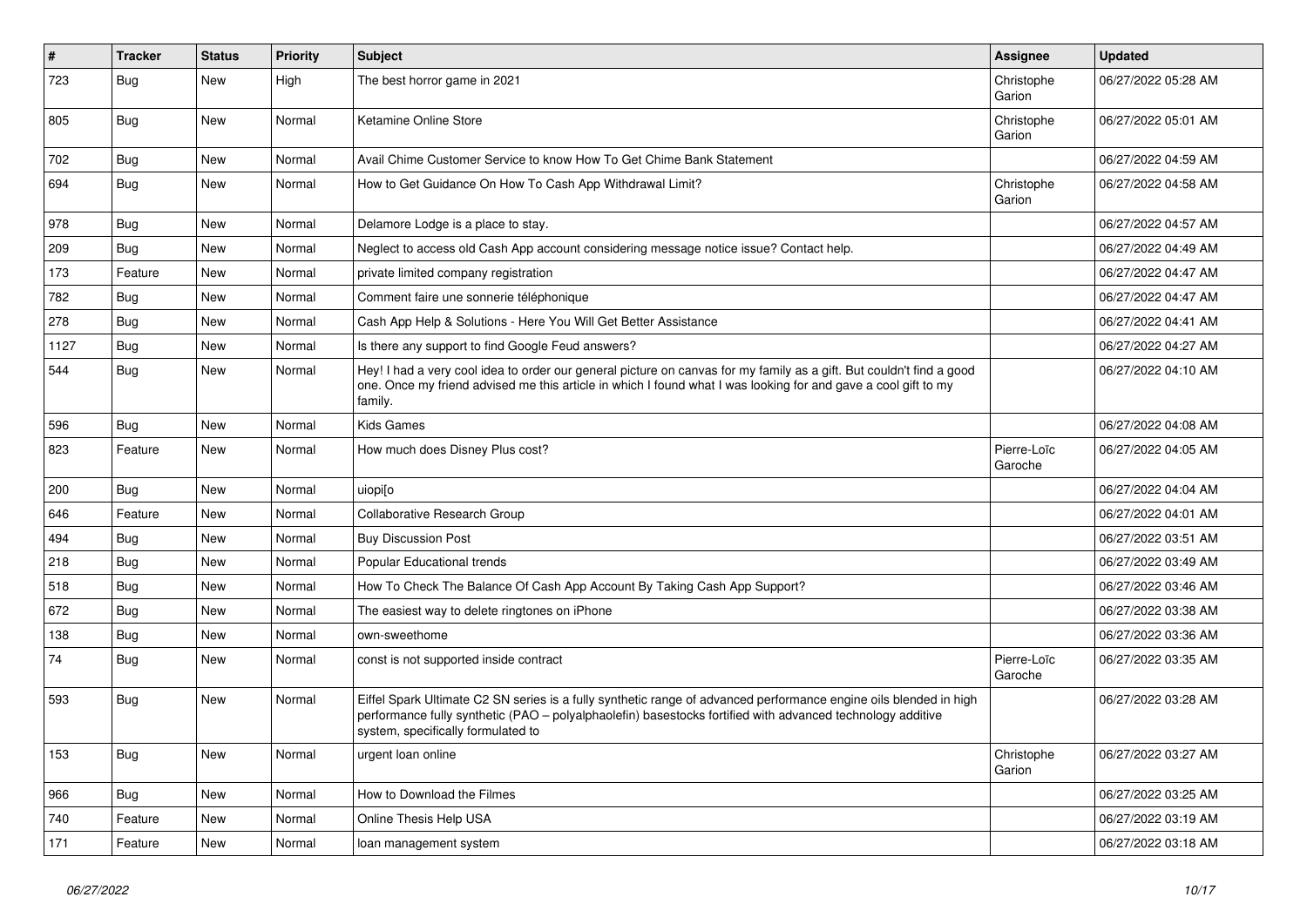| $\sharp$ | <b>Tracker</b> | <b>Status</b> | <b>Priority</b> | Subject                                                                   | <b>Assignee</b>        | <b>Updated</b>      |
|----------|----------------|---------------|-----------------|---------------------------------------------------------------------------|------------------------|---------------------|
| 474      | <b>Bug</b>     | New           | Normal          | Floor Waxing Arlington MA                                                 |                        | 06/27/2022 03:03 AM |
| 696      | <b>Bug</b>     | New           | Normal          | How to Install the TuMangaOnline App                                      |                        | 06/27/2022 02:49 AM |
| 468      | Bug            | New           | Normal          | Floor Cleaning Westchester MA                                             |                        | 06/27/2022 02:41 AM |
| 806      | Feature        | New           | Normal          | Go everywhere thanks to mapquest driving directions                       |                        | 06/27/2022 02:39 AM |
| 1112     | Bug            | New           | Normal          | What Cash App Policy Says If Random Person Sent Me Money On Cash App?     |                        | 06/27/2022 02:39 AM |
| 561      | <b>Bug</b>     | New           | Normal          | Enjoy the Full YouTube Premium Experience With YouTube Premium Membership |                        | 06/27/2022 02:37 AM |
| 569      | <b>Bug</b>     | New           | Normal          | What is the incoming and outgoing mail server for Outlook IMAP settings?  | Pierre-Loïc<br>Garoche | 06/27/2022 02:29 AM |
| 167      | Bug            | New           | Normal          | instant loan without documents                                            | Anonymous              | 06/27/2022 02:27 AM |
| 261      | Bug            | New           | Normal          | Ringtone Downloads - Easy Ways Come Up With Your Own Ringtones            |                        | 06/27/2022 02:23 AM |
| 1001     | <b>Bug</b>     | New           | Normal          | Venmo Keep Saying Error?                                                  |                        | 06/27/2022 02:20 AM |
| 1117     | <b>Bug</b>     | New           | Normal          | Equal Words - Word search game for PC and Windows Phone                   |                        | 06/27/2022 02:12 AM |
| 271      | Feature        | New           | Normal          | Fashion                                                                   |                        | 06/27/2022 02:07 AM |
| 488      | Bug            | New           | Normal          | Quick solution to solve cash app dispute by the technical team            |                        | 06/27/2022 02:04 AM |
| 632      | <b>Bug</b>     | New           | Normal          | CheapestMedsShop   100% Safe Medicines Online in UK & AUS.                |                        | 06/27/2022 02:04 AM |
| 616      | Bug            | New           | Normal          | Buy Anavar Tablets   Anavar For Sale in USA, UK & Australia               |                        | 06/27/2022 02:02 AM |
| 372      | Bug            | New           | Normal          | Auto Transport Services in Arlington County VA                            |                        | 06/27/2022 01:42 AM |
| 693      | Feature        | New           | Normal          | How To Get My Money Back From The Cash App To Your Wallet?                |                        | 06/27/2022 01:31 AM |
| 154      | <b>Bug</b>     | New           | Normal          | fdgyyrut gyrtrw                                                           |                        | 06/27/2022 01:21 AM |
| 611      | Feature        | New           | Normal          | Buy All Modafinil & Armodafinil Tablets @Buy Modafinil US                 |                        | 06/27/2022 01:12 AM |
| 149      | Bug            | New           | Normal          | dftgy                                                                     |                        | 06/27/2022 01:11 AM |
| 522      | Feature        | New           | Normal          | Can You Check App Limits, If Cash app won't let me send money?            |                        | 06/27/2022 01:06 AM |
| 207      | Feature        | New           | Low             | real estate lead conversion                                               |                        | 06/27/2022 01:02 AM |
| 114      | <b>Bug</b>     | New           | Normal          | <b>Medical Research Writing Services</b>                                  |                        | 06/27/2022 12:57 AM |
| 648      | Feature        | New           | Normal          | <b>Plum Health Benefits</b>                                               |                        | 06/27/2022 12:54 AM |
| 758      | <b>Bug</b>     | New           | Normal          | How Do I Study Consistently For Hours?                                    |                        | 06/27/2022 12:49 AM |
| 651      | <b>Bug</b>     | New           | Normal          | Salmon Health Benefits                                                    |                        | 06/27/2022 12:42 AM |
| 557      | Feature        | New           | Normal          | <b>Business Law Assignment Help</b>                                       |                        | 06/27/2022 12:38 AM |
| 684      | Bug            | New           | Normal          | Difference between paper map and online map                               |                        | 06/27/2022 12:34 AM |
| 998      | Bug            | New           | Normal          | Is It Hard to Solve Wordle An                                             |                        | 06/27/2022 12:24 AM |
| 511      | Feature        | New           | Normal          | Fashion                                                                   | Anonymous              | 06/27/2022 12:17 AM |
| 619      | <b>Bug</b>     | New           | Normal          | Online Trusted Medicine Store in US for Health - Genericmedsupply         |                        | 06/27/2022 12:12 AM |
| 595      | <b>Bug</b>     | New           | Normal          | RFM Online - une révolution dans la gestion de l'identité numérique       |                        | 06/27/2022 12:05 AM |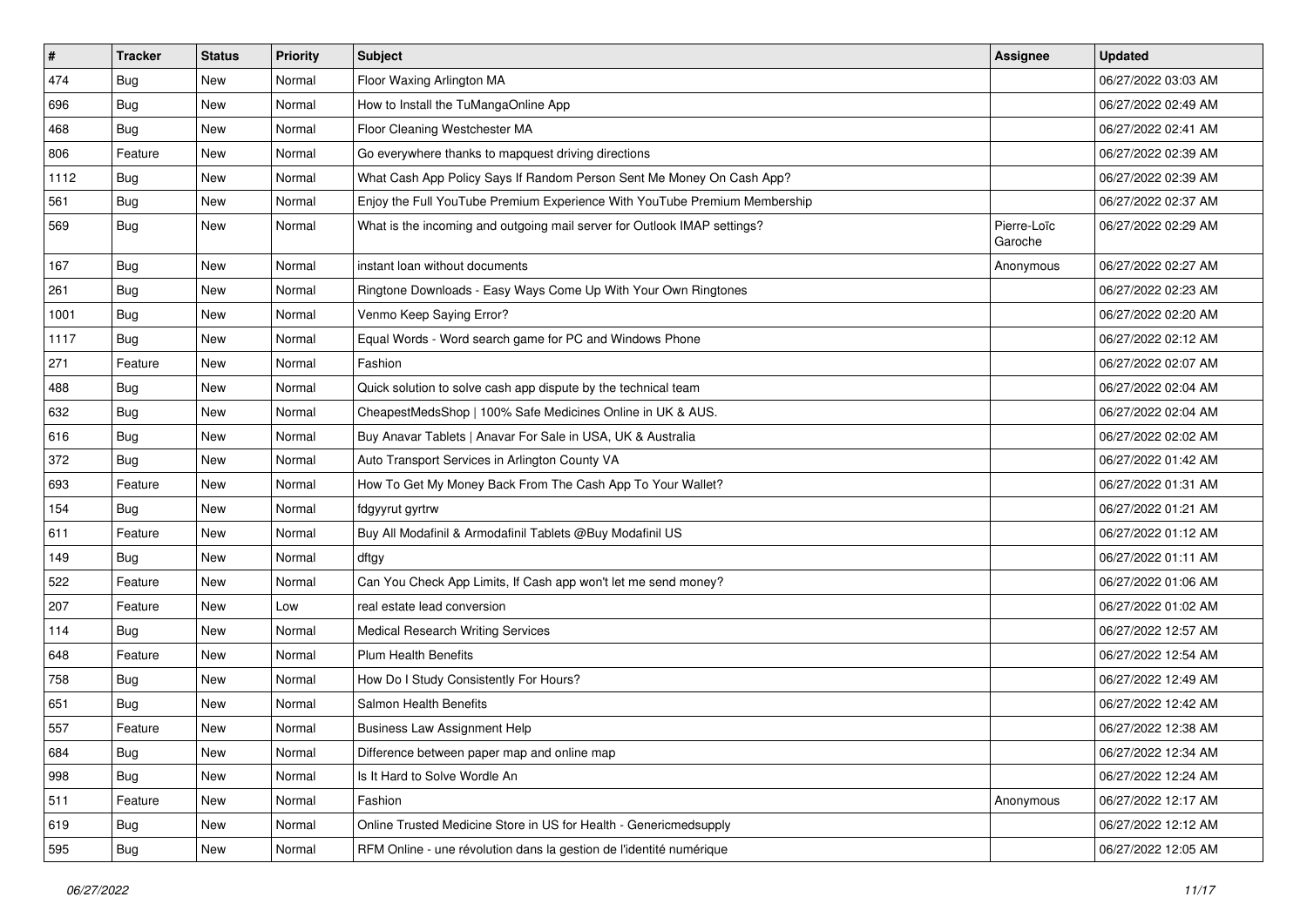| $\vert$ # | <b>Tracker</b> | <b>Status</b> | <b>Priority</b> | Subject                                                                    | <b>Assignee</b>        | <b>Updated</b>      |
|-----------|----------------|---------------|-----------------|----------------------------------------------------------------------------|------------------------|---------------------|
| 143       | Bug            | New           | Normal          | Bob lace front wigs                                                        |                        | 06/26/2022 11:52 PM |
| 643       | Bug            | New           | Normal          | Oreo TV Apk Download                                                       |                        | 06/26/2022 11:50 PM |
| 159       | <b>Bug</b>     | New           | Normal          | xfguih njgkh                                                               |                        | 06/26/2022 11:38 PM |
| 224       | Feature        | New           | Normal          | Instant Personal Loan                                                      | Pierre-Loïc<br>Garoche | 06/26/2022 11:33 PM |
| 145       | <b>Bug</b>     | New           | Normal          | abdulbaissagar                                                             |                        | 06/26/2022 11:32 PM |
| 992       | Bug            | New           | Normal          | So vergrößern Sie Ihr Instagram-Profilbild                                 |                        | 06/26/2022 11:29 PM |
| 748       | <b>Bug</b>     | New           | Normal          | Il y a quelques façons d'obtenir des sonneries gratuites pour votre iPhone |                        | 06/26/2022 11:24 PM |
| 815       | <b>Bug</b>     | New           | Normal          | how do i call cash app customer service                                    | Xavier Thirioux        | 06/26/2022 10:54 PM |
| 962       | <b>Bug</b>     | New           | Normal          | Kostenlose Hörbücher                                                       |                        | 06/26/2022 10:45 PM |
| 545       | Feature        | New           | Normal          | Best Canvas Print Company                                                  |                        | 06/26/2022 10:28 PM |
| 719       | <b>Bug</b>     | New           | Normal          | How Do I Send \$5000 Through Cash App Account With Ease?                   |                        | 06/26/2022 10:14 PM |
| 533       | Bug            | New           | Normal          | How to complete the homework assignments in economics in the easiest way?  |                        | 06/26/2022 10:12 PM |
| 938       | Bug            | New           | Normal          | Would you like to have your own ringtone                                   | Christophe<br>Garion   | 06/26/2022 09:54 PM |
| 645       | <b>Bug</b>     | New           | Normal          | thong tin chinh xac nhat hom nay                                           |                        | 06/26/2022 09:46 PM |
| 647       | Feature        | New           | Normal          | <b>Cranberry Health Benefits</b>                                           |                        | 06/26/2022 09:45 PM |
| 764       | Bug            | New           | Normal          | What is available to see what I can watch HBO Max?                         |                        | 06/26/2022 08:52 PM |
| 576       | <b>Bug</b>     | New           | Normal          | So laden Sie ein Instagram-Bild herunter                                   |                        | 06/26/2022 08:46 PM |
| 769       | Bug            | New           | Normal          | check my cash app                                                          |                        | 06/26/2022 08:33 PM |
| 605       | Feature        | New           | Normal          | What will the future of logo design be like?                               |                        | 06/26/2022 08:25 PM |
| 280       | <b>Bug</b>     | New           | Normal          | Pacific Web Design                                                         |                        | 06/26/2022 08:18 PM |
| 460       | <b>Bug</b>     | New           | Normal          | Floor Cleaning Medford MA                                                  |                        | 06/26/2022 08:00 PM |
| 201       | <b>Bug</b>     | New           | Normal          | closure wig                                                                |                        | 06/26/2022 07:50 PM |
| 302       | <b>Bug</b>     | New           | Normal          | Auto Electrical Repair Services in Norcross GA                             |                        | 06/26/2022 07:49 PM |
| 939       | Bug            | New           | Normal          | Ability to change sound notifications                                      | Christophe<br>Garion   | 06/26/2022 07:37 PM |
| 970       | <b>Bug</b>     | New           | Normal          | The Amount Of Time Does Cash App Direct Deposit Time Take?                 |                        | 06/26/2022 07:32 PM |
| 773       | Bug            | New           | Normal          | Spades - Play online free                                                  |                        | 06/26/2022 07:18 PM |
| 206       | Bug            | New           | Low             | <b>Cheap Electric Bikes</b>                                                |                        | 06/26/2022 07:00 PM |
| 132       | Bug            | New           | Normal          | concrete-everything                                                        |                        | 06/26/2022 06:56 PM |
| 1104      | <b>Bug</b>     | New           | Normal          | Idle game fix bug                                                          |                        | 06/26/2022 06:52 PM |
| 690       | <b>Bug</b>     | New           | Normal          | campervan hire                                                             |                        | 06/26/2022 06:47 PM |
| 752       | Bug            | New           | Normal          | Plagerism checker                                                          |                        | 06/26/2022 06:33 PM |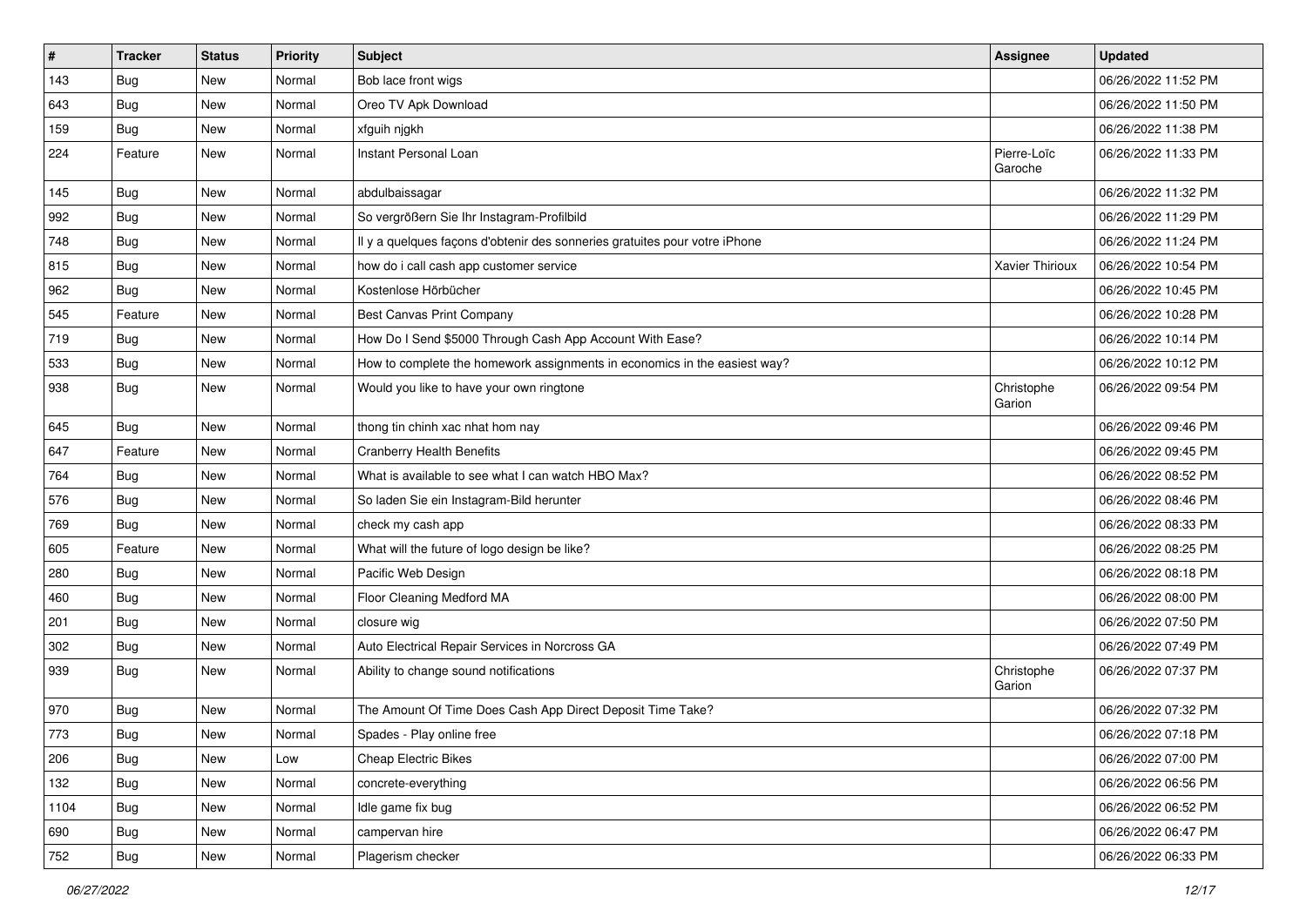| $\vert$ # | <b>Tracker</b> | <b>Status</b> | <b>Priority</b> | <b>Subject</b>                                                             | Assignee             | <b>Updated</b>      |
|-----------|----------------|---------------|-----------------|----------------------------------------------------------------------------|----------------------|---------------------|
| 795       | Bug            | New           | Normal          | Drift Boss - Exciting Race                                                 |                      | 06/26/2022 06:32 PM |
| 529       | Bug            | New           | Normal          | Thop TV APK - Free Download for Android                                    |                      | 06/26/2022 06:28 PM |
| 1108      | Bug            | <b>New</b>    | Normal          | Six Guns Mod Apk Answers Your Questions                                    |                      | 06/26/2022 06:26 PM |
| 901       | Feature        | New           | Normal          | good game ever                                                             |                      | 06/26/2022 06:25 PM |
| 585       | <b>Bug</b>     | New           | Normal          | What is cash app help number?                                              |                      | 06/26/2022 06:21 PM |
| 825       | Bug            | New           | Normal          | Lucky Patcher Download                                                     |                      | 06/26/2022 06:09 PM |
| 1096      | <b>Bug</b>     | New           | Normal          | Race and experience new life.                                              |                      | 06/26/2022 06:07 PM |
| 794       | Feature        | New           | Normal          | Safe place to buy fifa coins                                               |                      | 06/26/2022 06:07 PM |
| 810       | Feature        | New           | Normal          | how to remove viruses from a phone                                         |                      | 06/26/2022 06:05 PM |
| 203       | <b>Bug</b>     | New           | Low             | <b>Airport Taxi Guildford</b>                                              | Anonymous            | 06/26/2022 06:03 PM |
| 129       | <b>Bug</b>     | New           | Normal          | xcvgbgh                                                                    |                      | 06/26/2022 06:01 PM |
| 730       | Bug            | New           | Normal          | Canon IJ Network Tool                                                      |                      | 06/26/2022 05:51 PM |
| 802       | <b>Bug</b>     | New           | Normal          | Who Is an ETL Engineer                                                     |                      | 06/26/2022 05:48 PM |
| 170       | Feature        | New           | Normal          | top mba colleges in bangalore                                              |                      | 06/26/2022 05:46 PM |
| 152       | <b>Bug</b>     | New           | High            | professional bridal makeup artist                                          | Christophe<br>Garion | 06/26/2022 05:44 PM |
| 151       | Feature        | New           | Normal          | Law Essay Writing Service - Assignments Planet                             |                      | 06/26/2022 05:42 PM |
| 123       | Bug            | New           | Normal          | https://www.reddit.com/r/NRLgrandfinal2020/                                |                      | 06/26/2022 05:36 PM |
| 1116      | <b>Bug</b>     | New           | Normal          | ipTV smarts pro                                                            |                      | 06/26/2022 05:34 PM |
| 974       | Bug            | New           | Normal          | Watch NCAA Football Live Streaming Free                                    |                      | 06/26/2022 05:33 PM |
| 469       | Bug            | New           | Normal          | Germs Removal Westchester MA                                               |                      | 06/26/2022 05:31 PM |
| 622       | <b>Bug</b>     | New           | Normal          | CheapestMedsShop   100% Safe Medicines Online in UK & AUS.                 |                      | 06/26/2022 05:27 PM |
| 1098      | Bug            | New           | Normal          | Life of a Fisherman                                                        |                      | 06/26/2022 05:16 PM |
| 220       | Feature        | New           | Normal          | essay writing services                                                     |                      | 06/26/2022 04:55 PM |
| 666       | <b>Bug</b>     | New           | Normal          | 470+ pages à colorier de Noël                                              |                      | 06/26/2022 04:55 PM |
| 535       | Bug            | New           | Normal          | Getting Tangled Problems When You Try To Apply For Cash App Delete Account | Christophe<br>Garion | 06/26/2022 04:51 PM |
| 940       | <b>Bug</b>     | New           | Normal          | What is Plex and Is Plex Legal?                                            |                      | 06/26/2022 04:50 PM |
| 809       | <b>Bug</b>     | New           | Normal          | Smash Karts - immerse yourself in the exciting race                        |                      | 06/26/2022 04:49 PM |
| 580       | <b>Bug</b>     | <b>New</b>    | High            | What is Narrative Essay?                                                   | Christophe<br>Garion | 06/26/2022 04:49 PM |
| 610       | Feature        | New           | Normal          | CheapestMedsShop 100% Safe Medicines Online in USA UK & AUS.               |                      | 06/26/2022 04:35 PM |
| 750       | Bug            | New           | Normal          | Create a Report Template                                                   |                      | 06/26/2022 04:27 PM |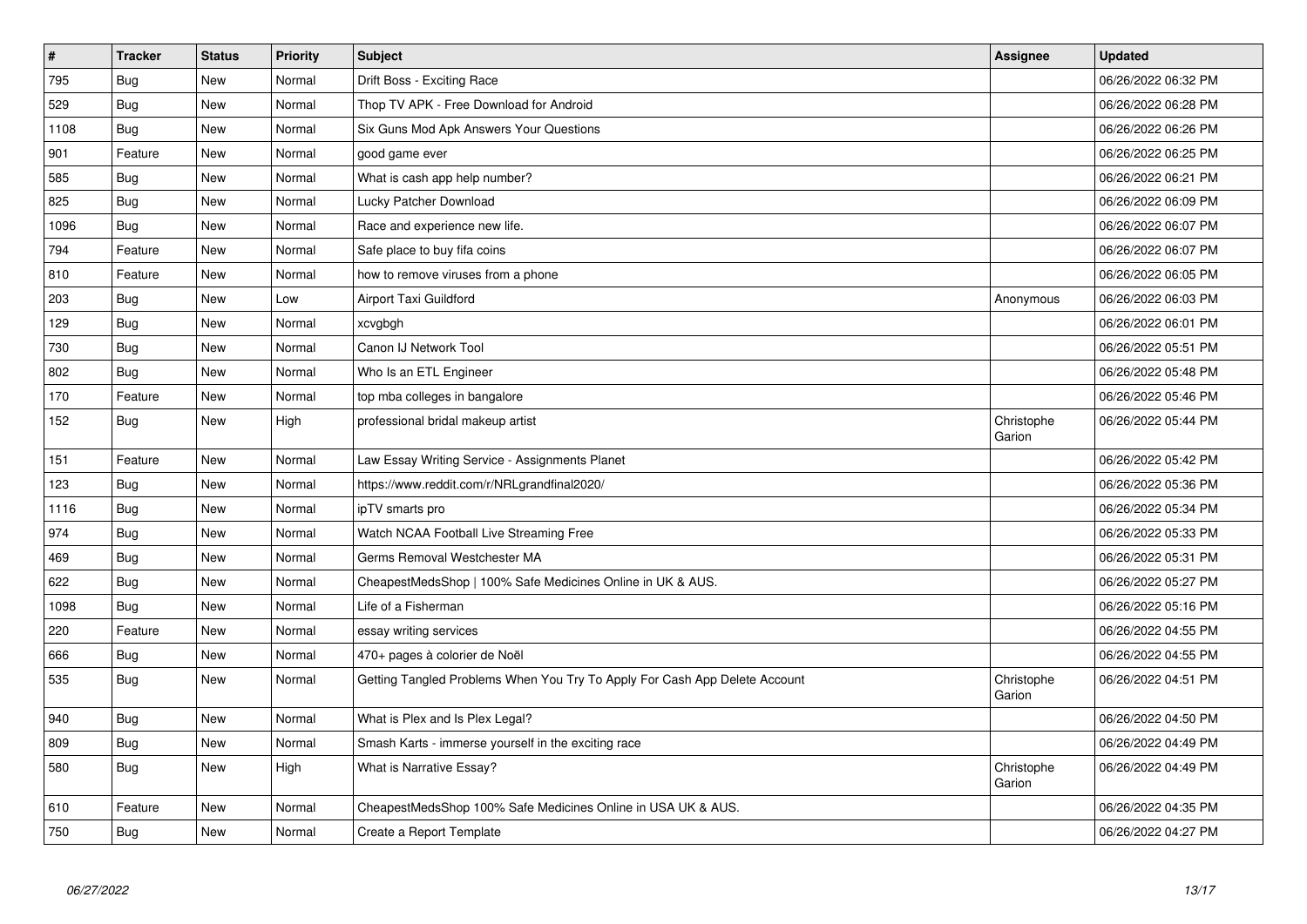| $\pmb{\sharp}$ | <b>Tracker</b> | <b>Status</b> | <b>Priority</b> | Subject                                                                | <b>Assignee</b>        | <b>Updated</b>      |
|----------------|----------------|---------------|-----------------|------------------------------------------------------------------------|------------------------|---------------------|
| 601            | <b>Bug</b>     | New           | Normal          | Best Essay Writing Service UK                                          | Pierre-Loïc<br>Garoche | 06/26/2022 04:23 PM |
| 1097           | Bug            | New           | Normal          | Race and experience new life.                                          |                        | 06/26/2022 04:22 PM |
| 712            | Bug            | New           | Normal          | <b>Tips and Tricks</b>                                                 |                        | 06/26/2022 04:19 PM |
| 631            | Bug            | New           | Normal          | How Can I Load Cash App Card at Walmart straight away?                 |                        | 06/26/2022 04:07 PM |
| 732            | <b>Bug</b>     | New           | Normal          | Get rectifications steps about why cash app transfer failed            |                        | 06/26/2022 03:28 PM |
| 284            | <b>Bug</b>     | New           | Normal          | All About Cash App Transfer Fail Problems                              |                        | 06/26/2022 03:15 PM |
| 193            | Bug            | New           | Normal          | 18% Discount on Homeopathic medicines                                  |                        | 06/26/2022 03:13 PM |
| 674            | <b>Bug</b>     | New           | Normal          | The best game in 2021                                                  | Pierre-Loïc<br>Garoche | 06/26/2022 03:10 PM |
| 592            | <b>Bug</b>     | New           | Normal          | Deezer Premium APK - Baixe músicas de qualquer lugar do mundo de graça |                        | 06/26/2022 02:55 PM |
| 649            | Feature        | <b>New</b>    | Normal          | Pear Health Benefits                                                   |                        | 06/26/2022 02:53 PM |
| 247            | Bug            | New           | Normal          | best 4 Channel Amp                                                     |                        | 06/26/2022 02:47 PM |
| 582            | <b>Bug</b>     | New           | Normal          | Cash App Won't Let Me Send Money If There Is A Low Balance Available   | Pierre-Loïc<br>Garoche | 06/26/2022 02:39 PM |
| 573            | Bug            | New           | Normal          | Experimente lo mejor en la aplicación Apk de juegos gratis             |                        | 06/26/2022 02:11 PM |
| 961            | Bug            | New           | Normal          | TeaTv is an Android                                                    |                        | 06/26/2022 02:02 PM |
| 589            | Bug            | <b>New</b>    | Normal          | How can I get the cash app phone number of customer support?           |                        | 06/26/2022 01:59 PM |
| 754            | <b>Bug</b>     | New           | Normal          | Cómo descargar tonos gratis de teléfono celular                        |                        | 06/26/2022 01:56 PM |
| 568            | Bug            | New           | Normal          | Instale a versão mais recente do YouTube Premium                       |                        | 06/26/2022 01:53 PM |
| 768            | Bug            | New           | Normal          | Where can you buy best jackets online?                                 |                        | 06/26/2022 01:50 PM |
| 144            | <b>Bug</b>     | New           | Normal          | curly bob lace front wigs                                              |                        | 06/26/2022 01:44 PM |
| 705            | Bug            | <b>New</b>    | Normal          | wuxiaworld                                                             |                        | 06/26/2022 01:43 PM |
| 784            | <b>Bug</b>     | New           | Normal          | How To Add Money On Cash App Card And Check The Funds?                 |                        | 06/26/2022 01:43 PM |
| 553            | <b>Bug</b>     | New           | Normal          | Cinema HD APK - Free Movie Enjoyment App on Android                    |                        | 06/26/2022 01:39 PM |
| 735            | <b>Bug</b>     | New           | Normal          | A quick fix of how to get money back from cash app stocks              |                        | 06/26/2022 01:31 PM |
| 265            | Bug            | New           | Normal          | 3 Faq's On Downloading To Your Apple Ipod                              |                        | 06/26/2022 01:26 PM |
| 623            | <b>Bug</b>     | New           | Normal          | Listen to online radio stations for mobile phones                      |                        | 06/26/2022 01:20 PM |
| 759            | Bug            | New           | Normal          | Canon IJ Network Tool                                                  | Pierre-Loïc<br>Garoche | 06/26/2022 01:17 PM |
| 510            | Feature        | New           | Normal          | Fashion                                                                | Anonymous              | 06/26/2022 01:11 PM |
| 88             | <b>Bug</b>     | New           | Normal          | kind2 output: When for node arguments                                  | Pierre-Loïc<br>Garoche | 06/26/2022 01:11 PM |
| 555            | <b>Bug</b>     | New           | Normal          | web design development in hyderabad                                    |                        | 06/26/2022 01:08 PM |
| 664            | Bug            | New           | Normal          | Tea TV Apk Download - The Best Way to Watch Movies Offline             |                        | 06/26/2022 12:59 PM |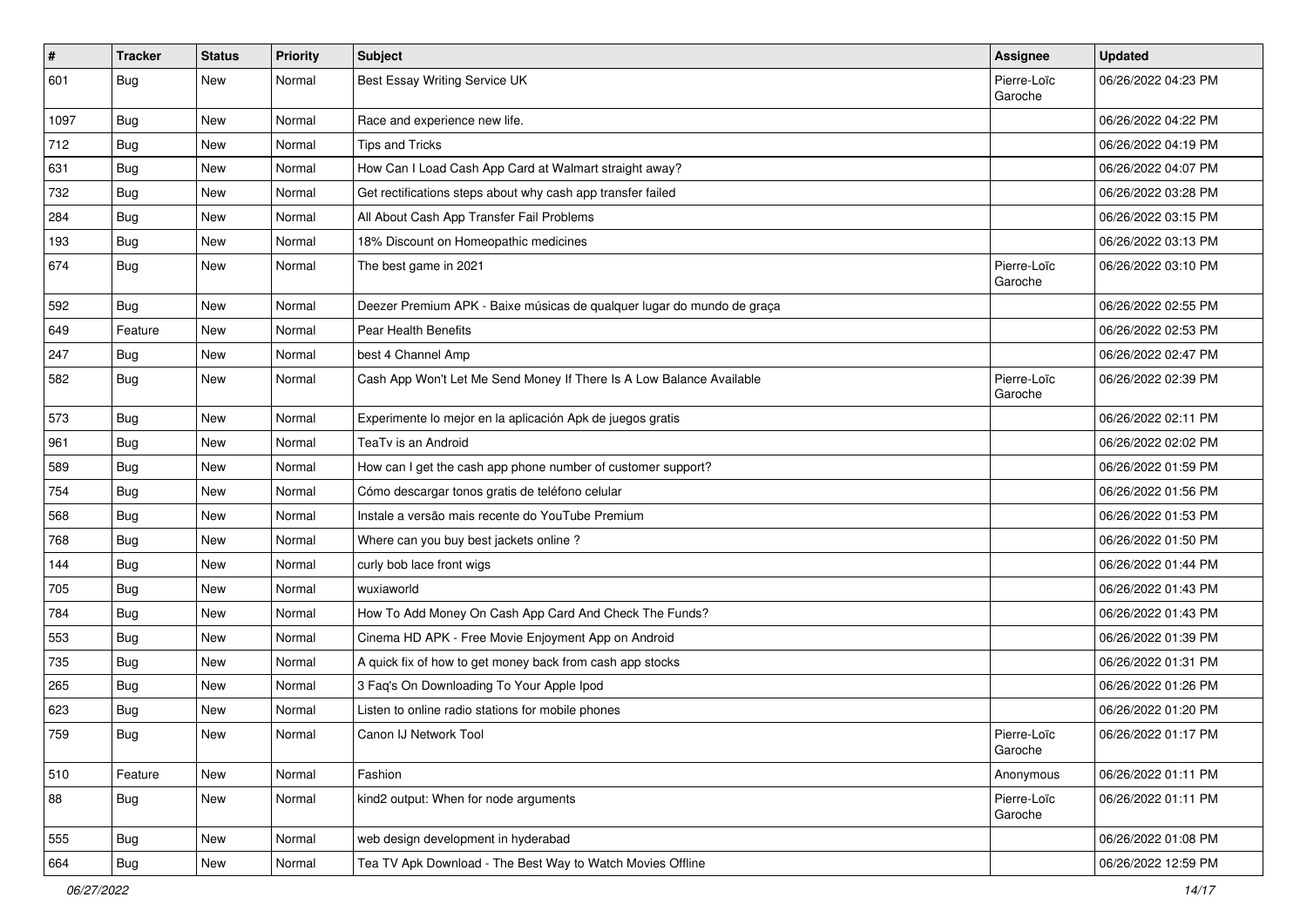| $\vert$ # | <b>Tracker</b> | <b>Status</b> | <b>Priority</b> | <b>Subject</b>                                                                   | Assignee               | <b>Updated</b>      |
|-----------|----------------|---------------|-----------------|----------------------------------------------------------------------------------|------------------------|---------------------|
| 811       | <b>Bug</b>     | <b>New</b>    | Normal          | Canon IJ Network Tool                                                            |                        | 06/26/2022 12:58 PM |
| 136       | <b>Bug</b>     | New           | Normal          | snappow                                                                          |                        | 06/26/2022 12:51 PM |
| 189       | Bug            | New           | Normal          | <b>College Biology Writing Services</b>                                          |                        | 06/26/2022 12:50 PM |
| 922       | <b>Bug</b>     | New           | Normal          | Why Is The Need For Assignment Writing Services?                                 |                        | 06/26/2022 12:42 PM |
| 783       | <b>Bug</b>     | <b>New</b>    | Normal          | How Do I Determine The Reasons And Solutions To Fix Cash App Transfer Failed?    |                        | 06/26/2022 12:30 PM |
| 749       | <b>Bug</b>     | <b>New</b>    | Normal          | The Best Bubble Shooter Game for Android                                         |                        | 06/26/2022 12:12 PM |
| 941       | <b>Bug</b>     | <b>New</b>    | Normal          | is Disney Now and Disney Plus different?                                         |                        | 06/26/2022 12:10 PM |
| 1115      | Bug            | New           | Normal          | How to access your saved favorite Tiktok                                         |                        | 06/26/2022 12:01 PM |
| 466       | <b>Bug</b>     | New           | Normal          | Floor Stripping Westchester MA                                                   |                        | 06/26/2022 11:57 AM |
| 549       | <b>Bug</b>     | New           | Normal          | Radio Luisteren                                                                  |                        | 06/26/2022 11:56 AM |
| 260       | <b>Bug</b>     | <b>New</b>    | Normal          | Web Design Services Near Me                                                      |                        | 06/26/2022 11:55 AM |
| 264       | Bug            | New           | Normal          | We Buy Your Unwanted Car                                                         | Corentin<br>Lauverjat  | 06/26/2022 11:42 AM |
| 1120      | Bug            | New           | Normal          | Summary of 5 best coloring apps on phones                                        |                        | 06/26/2022 11:32 AM |
| 231       | <b>Bug</b>     | New           | Normal          | Is the ringtone download difficult or not?                                       | Pierre-Loïc<br>Garoche | 06/26/2022 11:30 AM |
| 230       | Bug            | New           | Normal          | Add Money To Cash App Card - Auto Cash Apps                                      |                        | 06/26/2022 11:25 AM |
| 698       | Feature        | New           | Normal          | Connect with cash app representative to ask about cash app flip scam             |                        | 06/26/2022 11:24 AM |
| 574       | Bug            | New           | Normal          | How to fix the Epson printer offline issue due to a wired connection?            |                        | 06/26/2022 11:19 AM |
| 604       | <b>Bug</b>     | New           | Normal          | <b>Idle Game Online</b>                                                          |                        | 06/26/2022 11:11 AM |
| 473       | <b>Bug</b>     | New           | Normal          | Floor Stripping Arlington MA                                                     |                        | 06/26/2022 11:10 AM |
| 257       | Bug            | New           | Normal          | Best latte machines                                                              |                        | 06/26/2022 11:07 AM |
| 788       | Bug            | New           | Normal          | Intro Maker Mod APK                                                              |                        | 06/26/2022 11:01 AM |
| 470       | <b>Bug</b>     | New           | Normal          | Commercial Floor Cleaning Westchester MA                                         |                        | 06/26/2022 10:56 AM |
| 140       | <b>Bug</b>     | New           | Normal          | sugarbalanceusa                                                                  |                        | 06/26/2022 10:54 AM |
| 118       | <b>Bug</b>     | New           | Normal          | golf                                                                             | Anonymous              | 06/26/2022 10:39 AM |
| 547       | Bug            | New           | Normal          | Get rid of the issue of cash app down by calling experts.                        |                        | 06/26/2022 10:38 AM |
| 952       | Bug            | New           | Normal          | Canon IJ Network Tool                                                            |                        | 06/26/2022 10:35 AM |
| 597       | Bug            | New           | Normal          | Universo s / f Download                                                          |                        | 06/26/2022 10:14 AM |
| 617       | <b>Bug</b>     | New           | Normal          | Buy Vidalista Tablets (Tadalafil) at [\$25 OFF + Free Shipping] Vidalistatablets |                        | 06/26/2022 10:11 AM |
| 967       | Feature        | New           | Normal          | stream live nfl games free online                                                |                        | 06/26/2022 10:09 AM |
| 993       | <b>Bug</b>     | New           | Normal          | IO Games Free Online                                                             |                        | 06/26/2022 09:41 AM |
| 989       | Bug            | New           | Normal          | Barewoods Wax Cigar                                                              |                        | 06/26/2022 09:19 AM |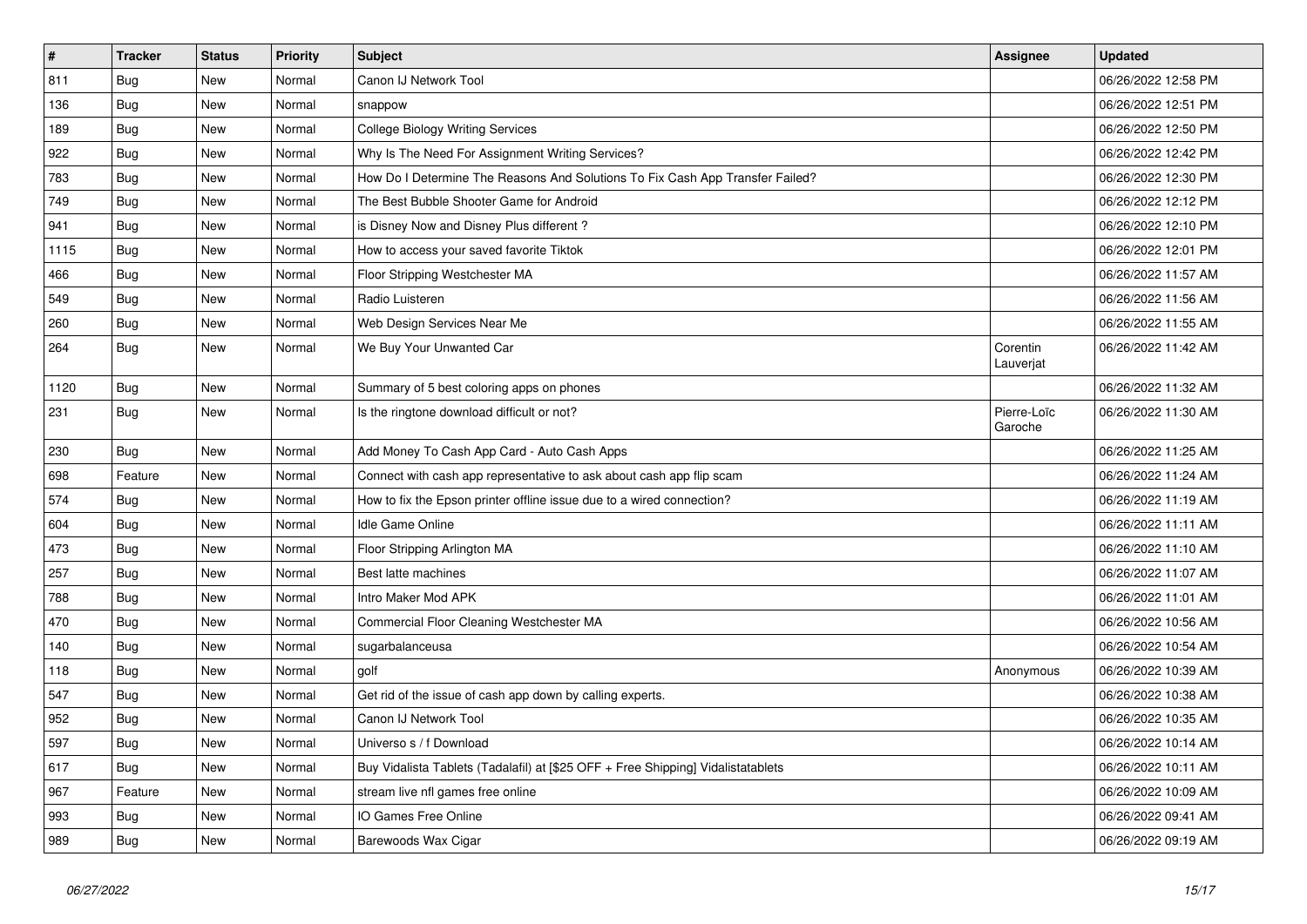| $\vert$ # | <b>Tracker</b> | <b>Status</b> | <b>Priority</b> | <b>Subject</b>                                                                                                                                           | <b>Assignee</b>        | <b>Updated</b>      |
|-----------|----------------|---------------|-----------------|----------------------------------------------------------------------------------------------------------------------------------------------------------|------------------------|---------------------|
| 1111      | <b>Bug</b>     | New           | Normal          | LOLBeans is a fun battle royale game where you race with other players while avoiding obstacles. Reach the end<br>of the course in competitive gameplay! |                        | 06/26/2022 09:17 AM |
| 706       | Bug            | New           | Normal          | How Can You Cancel A Cash App Payment Without Any Prior Information?                                                                                     |                        | 06/26/2022 09:13 AM |
| 1109      | Feature        | New           | Normal          | Six Guns Mod Apk Answers Your Questions                                                                                                                  | Christophe<br>Garion   | 06/26/2022 09:12 AM |
| 142       | Feature        | New           | Normal          | About ashimary hair                                                                                                                                      |                        | 06/26/2022 09:07 AM |
| 958       | <b>Bug</b>     | New           | Normal          | Avail Cash app support service to know Sutton bank cash app number                                                                                       |                        | 06/26/2022 08:46 AM |
| 658       | Bug            | New           | Normal          | Watermelon Nutrition Facts And Health Benefits                                                                                                           |                        | 06/26/2022 08:33 AM |
| 578       | Feature        | New           | High            | Derrick Gore                                                                                                                                             | Pierre-Loïc<br>Garoche | 06/26/2022 08:32 AM |
| 984       | Bug            | New           | Normal          | How to disable, permanently delete Twitter account on phone, PC                                                                                          |                        | 06/26/2022 08:28 AM |
| 747       | <b>Bug</b>     | New           | Normal          | How to Install Tyflex Plus on Your Android Device                                                                                                        |                        | 06/26/2022 08:16 AM |
| 551       | Bug            | New           | Normal          | Why Do Students Need Online Best Dissertation Writing Services?                                                                                          |                        | 06/26/2022 08:15 AM |
| 874       | <b>Bug</b>     | New           | Normal          | Cómo descargar Minecraft Apk                                                                                                                             |                        | 06/26/2022 08:01 AM |
| 767       | <b>Bug</b>     | New           | Normal          | apkmod                                                                                                                                                   |                        | 06/26/2022 07:59 AM |
| 963       | Feature        | New           | Normal          | Why I am not getting cool cash app card designs- call experts                                                                                            |                        | 06/26/2022 07:52 AM |
| 570       | Bug            | New           | Normal          | What is Sutton bank cash app customer service phone number?                                                                                              | Pierre-Loïc<br>Garoche | 06/26/2022 07:49 AM |
| 1102      | Bug            | New           | Normal          | Charlottesville Travel Guide?                                                                                                                            |                        | 06/26/2022 07:44 AM |
| 517       | Bug            | New           | Normal          | Proficient tips to take help of cash app support professionals:                                                                                          |                        | 06/26/2022 07:34 AM |
| 475       | Bug            | New           | Normal          | Floor Cleaning Arlington MA                                                                                                                              |                        | 06/26/2022 07:33 AM |
| 964       | <b>Bug</b>     | New           | Normal          | Can I Fix Cash App Transfer Failed Issues By Adding Sufficient Funds?                                                                                    |                        | 06/26/2022 07:21 AM |
| 771       | <b>Bug</b>     | New           | Normal          | united airlines baggage policy                                                                                                                           |                        | 06/26/2022 07:19 AM |
| 960       | Feature        | New           | Normal          | Zooming Instagram Picture In Full HD                                                                                                                     | Pierre-Loïc<br>Garoche | 06/26/2022 07:18 AM |
| 628       | Bug            | New           | Normal          | CV reviewing services!                                                                                                                                   |                        | 06/26/2022 06:49 AM |
| 627       | Bug            | New           | Normal          | <b>HELO</b>                                                                                                                                              |                        | 06/26/2022 06:42 AM |
| 638       | <b>Bug</b>     | New           | Normal          | Run 3 game                                                                                                                                               |                        | 06/26/2022 06:31 AM |
| 718       | Bug            | New           | High            | Solve Complex Accounting Assignments                                                                                                                     | Hamza<br>Bourbouh      | 06/26/2022 06:17 AM |
| 728       | Bug            | New           | Normal          | Will Cash App refund money if scammed? Hitches With Optimum Ease                                                                                         |                        | 06/26/2022 06:15 AM |
| 714       | <b>Bug</b>     | New           | Normal          | Cuevana 3 Premium - Enjoy Your Favorite Movies and TV Shows on Your Smart TV                                                                             |                        | 06/26/2022 06:14 AM |
| 977       | Bug            | New           | Normal          | Fans of the Old Country will like this book.                                                                                                             |                        | 06/26/2022 05:54 AM |
| 990       | <b>Bug</b>     | New           | Normal          | Mushrooms                                                                                                                                                |                        | 06/26/2022 05:41 AM |
| 198       | <b>Bug</b>     | New           | Normal          | DR. RECKEWEG R42 (HAEMOVENIN) (22ML)                                                                                                                     |                        | 06/26/2022 05:31 AM |